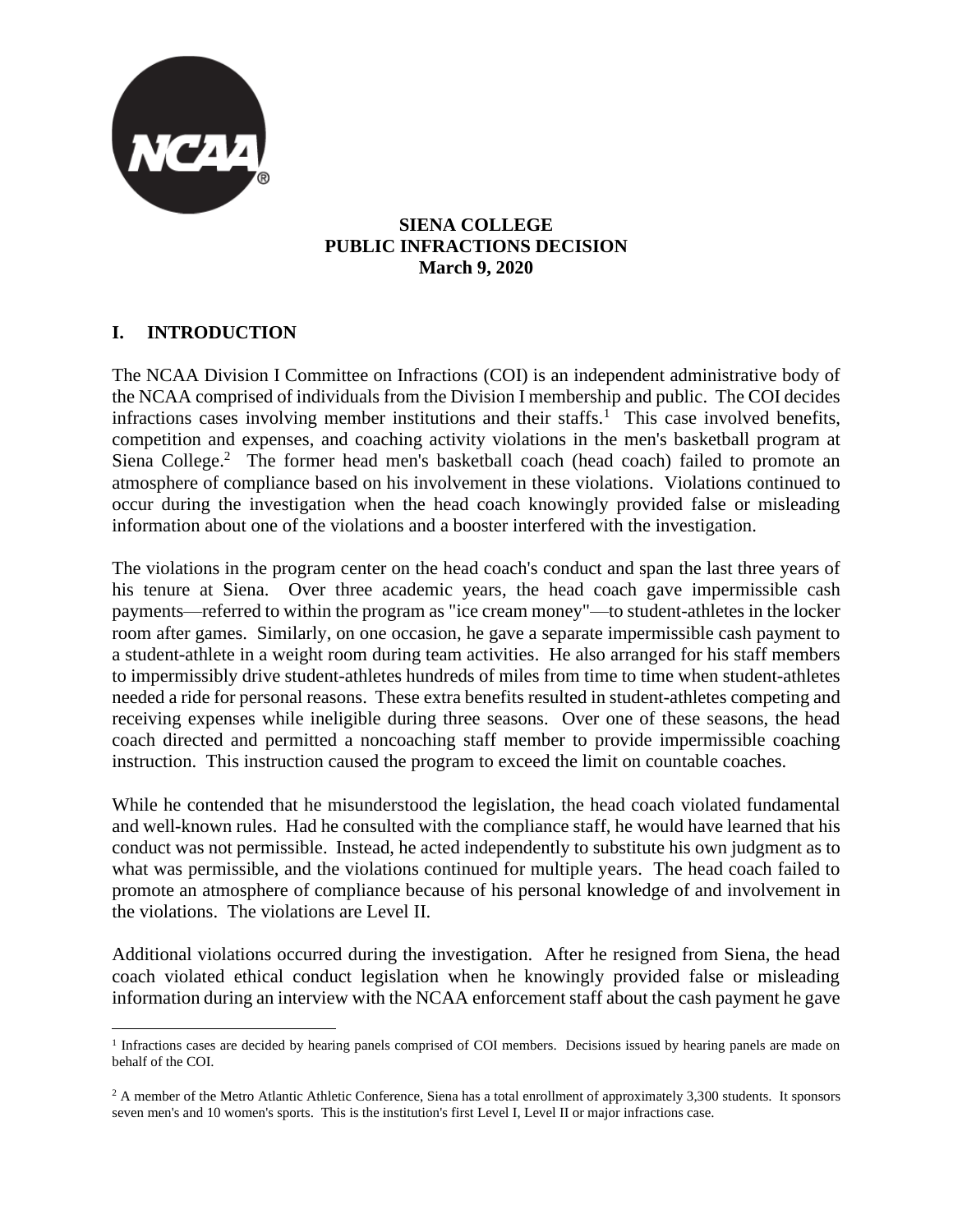to a student-athlete in a weight room. A prominent booster interfered in the investigation when he attempted to influence the former assistant strength and conditioning coach (assistant strength coach) to recant information about his eyewitness account of the same cash payment. Siena was responsible for but failed to control the booster's conduct. These violations are also Level II.

The panel classifies this case as Level II-Standard for Siena and Level II-Aggravated for the head coach's violations. Utilizing the current penalty guidelines and NCAA bylaws authorizing additional penalties, the panel prescribes the following principal penalties: three years of probation, a \$5,000 fine, vacation of records, disassociation of the booster for three years and a three-year show-cause order for the head coach.

# **II. CASE HISTORY**

\_\_\_\_\_\_\_\_\_\_

In March 2018, Siena began an internal investigation into the conduct of the head coach and his staff on matters unrelated to compliance with NCAA legislation. During that investigation, the institution learned of potential violations in the men's basketball program. On April 4, 2018, Siena notified the enforcement staff about the potential violations and the head coach resigned five days later. From April until the early fall of 2018, the institution and enforcement staff conducted additional fact-gathering of the issues. In November 2018, as the parties were transitioning the case from the investigative to processing phase, Siena informed the enforcement staff that a booster had initiated contact with the assistant strength coach, seemingly in an attempt to influence him to recant information he had reported to the enforcement staff about the head coach. This caused the institution and enforcement staff to extend the investigation to gather information about the booster's conduct.

In conjunction with this additional investigation, the enforcement staff had difficulty obtaining phone records from the head coach. The COI chair conducted a telephone status conference with the parties on February 11, 2019, to discuss the request for records. During the status conference, the head coach agreed on a February 22, 2019, deadline to provide the records. On May 13, 2019, the enforcement staff advised the COI chair that the head coach made meaningful progress on fulfilling the request and that it expected to receive all requested information. The enforcement staff concluded the investigation shortly thereafter.

On July 1, 2019, the enforcement staff issued a notice of allegations to Siena and a post-separation notice of allegations involving the head coach's alleged misconduct after his separation from the institution. Siena and the head coach responded to the allegations on September 26, 2019, and September 29, 2019, respectively. On November 20, 2019, the enforcement staff submitted its written reply and statement of the case. The panel held the hearing on January 16, 2020. With the chief hearing officer's approval, Siena participated in the hearing via videoconference. The other parties participated in person.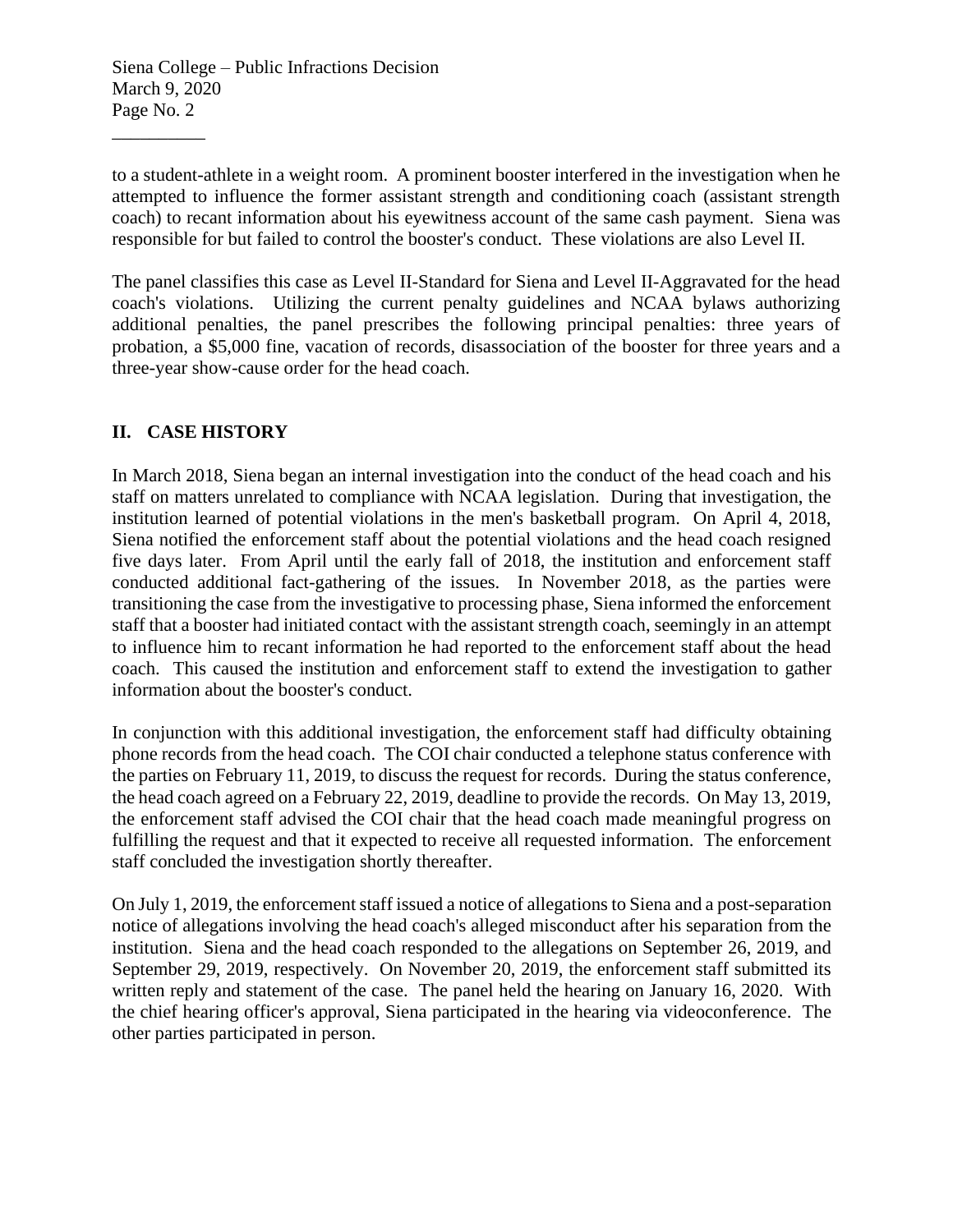### **III. FINDINGS OF FACT**

\_\_\_\_\_\_\_\_\_\_

The events in this case occurred during the head coach's final three years at Siena and the enforcement staff's investigation. The parties largely agreed to the core facts, except for one cash payment to a student-athlete that the head coach disputed.

The matters involving the men's basketball program began during the 2015-16 academic year and continued until shortly before the head coach resigned on April 9, 2018. They center on the personal conduct of the head coach, who: (1) provided cash payments to men's basketball studentathletes; (2) directed his staff members to provide long-distance transportation to men's basketball student-athletes and (3) directed and permitted a noncoaching staff member to provide coaching instruction to the team during one season.

On multiple occasions during the 2015-16 through 2017-18 academic years, the head coach gave cash payments to student-athletes in the team locker room after games to share with the team. He made these payments at least once per semester. Several staff members and student-athletes referred to the payments as "ice cream money." The student-athletes who received the payments shared the money with their teammates. Several staff members and student-athletes reported that the head coach gave the payments as a type of reward and intended the money to be used toward team parties. The head coach denied this characterization and submitted that he intended the student-athletes to use the money on food as a permissible "occasional meal" under NCAA legislation. Regardless of his intent, he did not seek guidance from the compliance staff regarding the permissibility of the payments.

Although the parties agree that the payments were made, the investigation did not confirm the exact number of payments, the dollar amounts of the payments or the identity of every studentathlete who ultimately benefitted from the payments. Nonetheless, the head coach made at least two payments each academic year. He stated that the payments were \$60 to \$80 each. Others indicated that the amounts were \$100 or more. The panel finds that the amounts of the payments were within the general ranges of \$60 to \$80 and \$100 or more.

Separate from this "ice cream money," the head coach gave a cash payment of approximately \$100 to a student-athlete in a weight room on campus during team strength and conditioning activities. While the head coach also provided the student-athlete "ice cream money," this payment occurred in the fall of 2017 before the start of the season. During his April 20, 2018, interview, the head coach denied that the payment occurred. The student-athlete, however, acknowledged receiving cash from the head coach in a weight room. The student-athlete also stated that the amount was "like a hundred[,] tops." The assistant strength coach provided an eyewitness account of the payment. He recalled that the bills were rolled or folded in a "wad of cash" and delivered to the student-athlete in a handshake-like manner. He verified when the payment occurred. He also noted that typically coaches—particularly the head coach—did not appear in the weight room for team strength and conditioning activities. The assistant strength coach explained that he did not report the incident because he thought that the payment may have been related to the studentathlete's participation in a camp.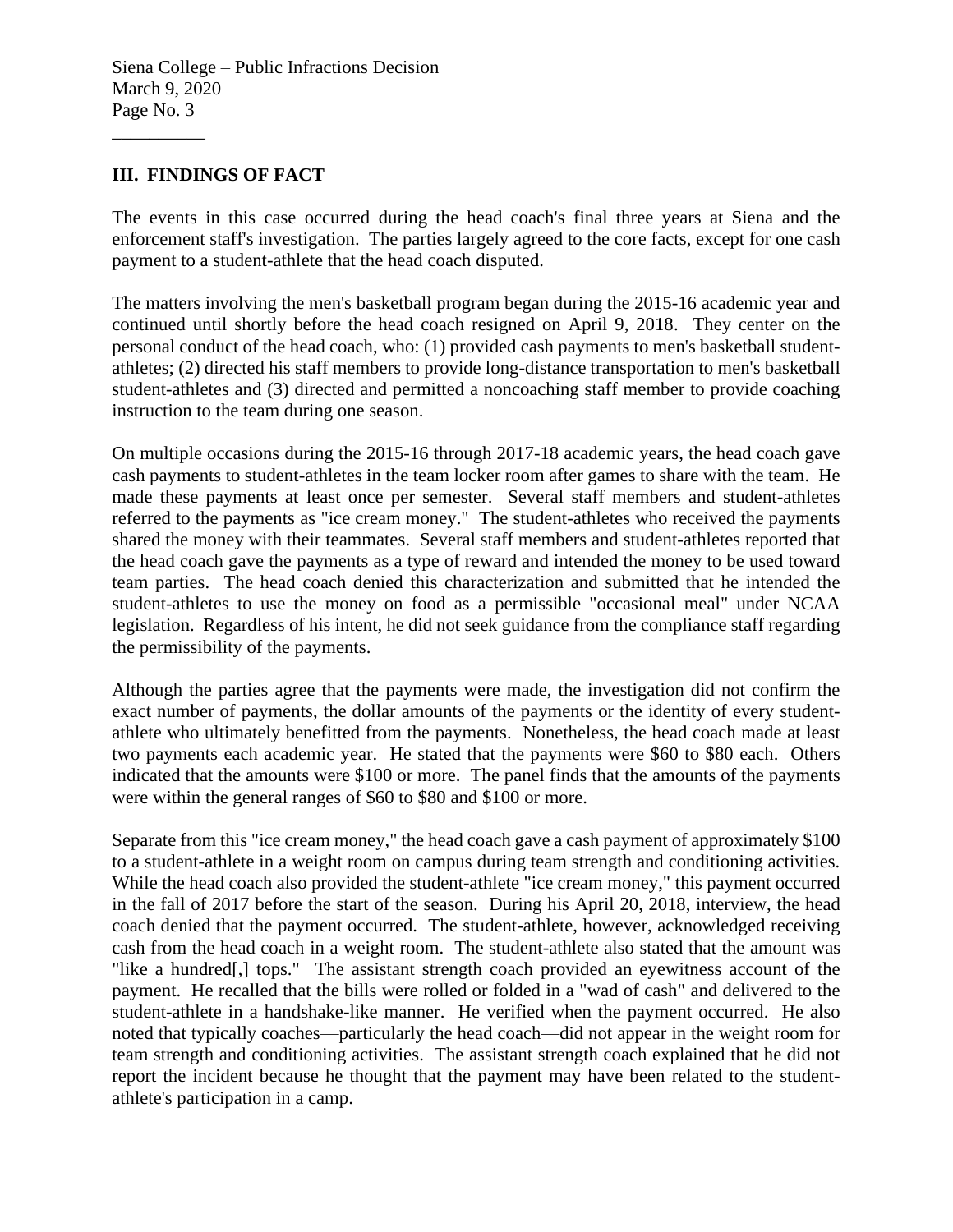\_\_\_\_\_\_\_\_\_\_

In addition to giving student-athletes cash, the head coach arranged for his staff members to provide long-distance ground transportation to several student-athletes. In November 2016, the head coach arranged for a former assistant men's basketball coach to drive the student-athlete who received the weight room-cash payment from Siena's campus to Charlottesville, Virginia, for a court appearance and then from Charlottesville to the New York City area for an away contest. The trip covered more than 830 miles. Less than one year later, in August 2017, the head coach arranged for a men's basketball student manager to provide another long-distance ride for three different student-athletes. The student manager drove the student-athletes more than 220 miles one way from Siena's campus to Rochester, New York, which was near their hometowns, after they had finished working a summer camp at Siena. Finally, after the Thanksgiving holiday break in November 2017, the head coach arranged for the former men's basketball director of operations (DOBO) to pick up two of these student-athletes in Rochester and drive them back to campus. The monetary value of these trips totaled approximately \$365. The head coach claimed that he believed that the transportation was permissible as an "occasional ride" under NCAA legislation and because the student-athletes needed the rides due to unique circumstances. Nonetheless, he did not consult with the compliance staff regarding the permissibility of the transportation.

The parties agreed that a total of 28 student-athletes competed after receiving the cash payments or transportation over three academic years—specifically, 14 in 2015-16, 13 in 2016-17 and 15 in 2017-18. 3 Siena provided these student-athletes with expenses in conjunction with the competition. While the parties could not identify the specific dates in which many of the studentathletes competed after receiving the cash payments, they agreed that student-athletes competed after receiving the payments or transportation in every game from at least the second semester of the 2015-16 academic year through the next two academic years.

The parties initially did not identify *any* specific dates during the 2015-16 academic year in which student-athletes competed after receiving cash payments. When questioned by the panel during the hearing why they did not identify these dates, the parties agreed that student-athletes began competing after receiving cash payments from the head coach by the 2016 spring term because he made at least one payment during the 2015 fall term. The parties explained, however, that they could not identify any earlier dates because they could not determine the first date that the head coach gave cash to student-athletes in 2015. The panel notes its concern that the parties could not identify earlier dates but acknowledges the unique circumstances associated with the investigation.

During his final season at Siena in 2017-18, the head coach also directed and permitted the DOBO to provide basketball instruction to the team. Siena hired the DOBO prior to the start of the season. At times in practice, the DOBO was on the court participating in drills or coaching the scout team. He also provided instruction during practices while standing off the court. Likewise, at times in film review, the DOBO provided an overview of the scouting reports of upcoming opponents that he had prepared, addressing the opponents, plays and tendencies. Finally, although this occurred less frequently than his coaching in practice and film review, the DOBO coached in games. He gave instruction from the bench to the players on the court during live play and occasionally ran

<sup>&</sup>lt;sup>3</sup> Many of the 28 student-athletes competed for more than one year after receiving the cash payments or transportation.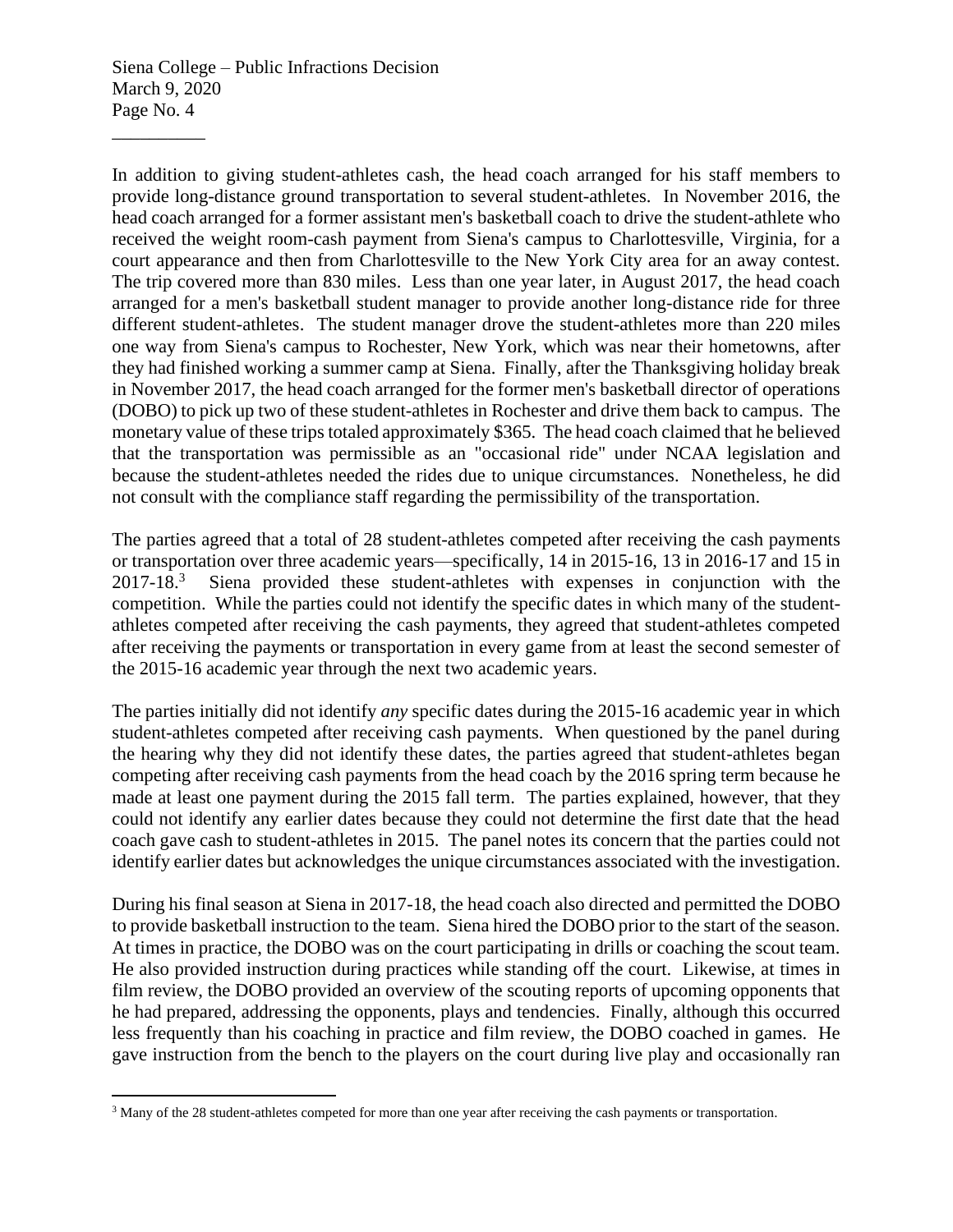\_\_\_\_\_\_\_\_\_\_

the whiteboard, which is used to show plays. These activities occurred in the head coach's presence.

The head coach did not consult with the compliance staff about the permissibility of the DOBO's activities. Instead, he wanted to turn the DOBO into a coach and asked the former compliance coordinator (compliance coordinator) whether the DOBO could change places with a coach during the season. After observing the DOBO standing and pointing from the bench during a game in early-January 2018, the former senior associate athletics director/senior woman administrator reminded the DOBO that he could not coach the team. The compliance coordinator became aware of these concerns and provided the DOBO with a written list of the activities in which he could and could not engage. The head coach reported that he only stopped the DOBO from providing coaching instruction after the compliance coordinator personally observed some of the DOBO's conduct and warned him that the DOBO's conduct was too close to becoming a violation.

As the enforcement staff prepared to conclude its investigation into these matters, a prominent booster initiated contact with the assistant strength coach to attempt to influence him to recant information he had reported about the head coach during the investigation. The assistant strength coach had first-hand knowledge of the head coach's cash payment to a student-athlete in a weight room. The booster's conduct extended the investigation.

The booster was well-known on campus. He is the president and former owner of a company with its headquarters located near the institution. The booster made multiple donations to the athletics department over the years and was a men's basketball season ticketholder. He was typically on campus three-to-four times per week to work out at the athletics complex. The booster was initially presented to the head coach as an important individual to the Siena family and the men's basketball program. The booster and head coach became very good friends. Over the course of their friendship, the two remained in regular contact and socialized when given the opportunity.

In October 2018, the enforcement staff gave the head coach access to the case file that contained information supporting the allegation pertaining to the cash payment in the weight room. Shortly thereafter, on October 29, 2018, the booster had two exchanges with the assistant strength coach regarding his eyewitness account of the payment. The assistant strength coach's interview statements and an incident report prepared contemporaneously by the assistant strength coach describe his exchanges with the booster. The booster first approached the assistant strength coach outside the athletics complex at around 4:30 p.m. The booster broached the topic of the assistant strength coach's report of witnessing this cash payment. The assistant strength coach believed that the booster was trying to help the head coach with the investigation. The former head strength and conditioning coach (head strength coach) approached the booster and assistant strength coach and interrupted their conversation. After talking as a group for a short while about another topic, they entered the athletics complex together. Shortly after the assistant strength coach arrived at his office inside the athletics complex, the booster unexpectedly entered and re-initiated their conversation about the payment.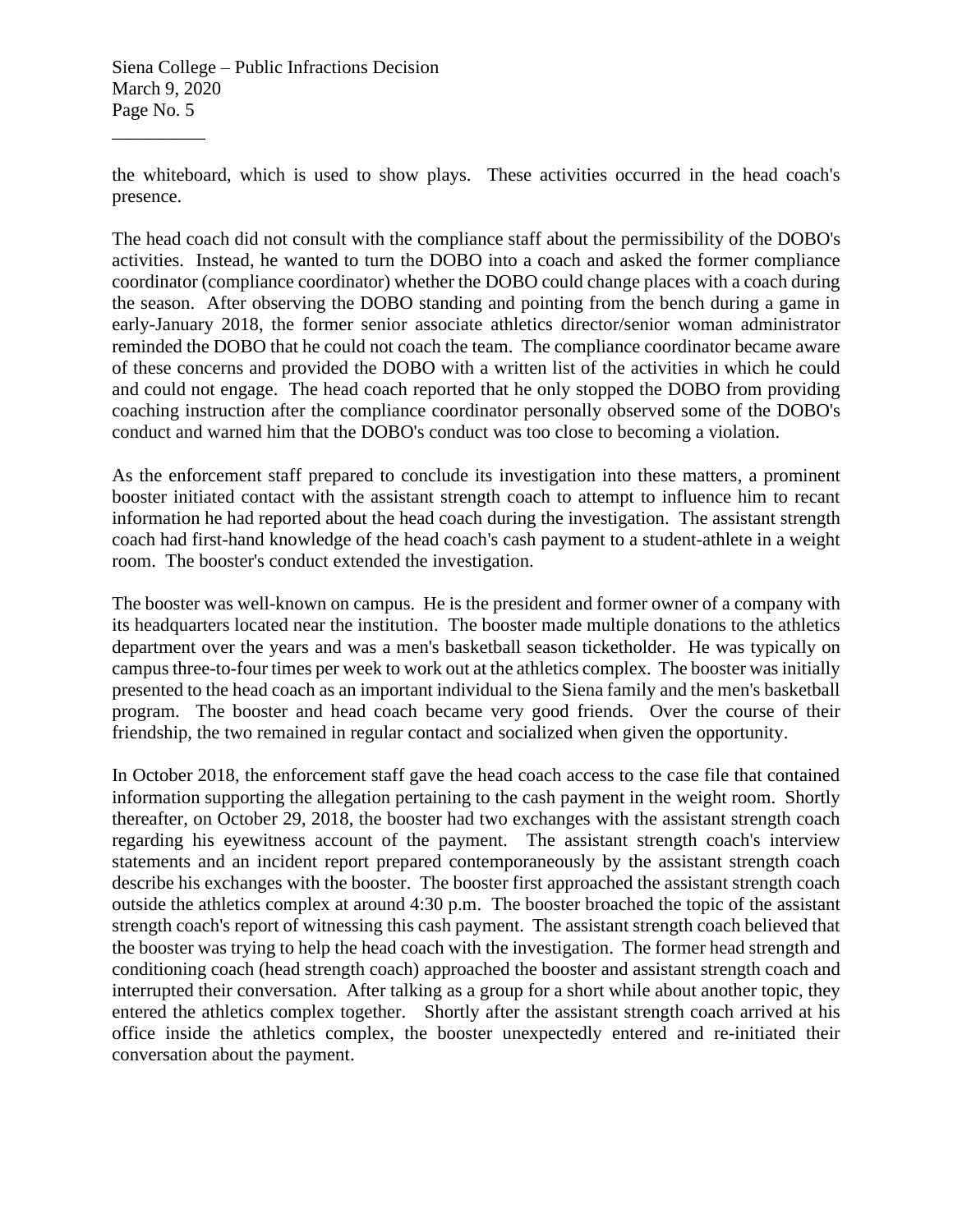During the exchanges, the booster made statements intended to intimidate and persuade the assistant strength coach into recanting what he had previously reported. In particular, the booster told the assistant strength coach that he did not believe the allegations. He advised the assistant strength coach that he should not want to be involved in the matter and to say—if asked—that he did not remember anything about the payment. The booster also talked about the assistant strength coach's future job prospects.

The assistant strength coach told the head strength coach about his conversations with the booster that same day. The head strength coach recalled that the assistant strength coach was upset about what had transpired. The following day, the assistant strength coach reported the matter to his supervisor. The enforcement staff extended its investigation to review this incident. Although the exchanges occurred shortly after the head coach received access to the case file, the panel does not find that the head coach knew of or encouraged the booster's attempt to influence the assistant strength coach to recant his statements about the payment.

# **IV. ANALYSIS**

The violations occurred in the men's basketball program during the head coach's final three years at Siena, as well as during the investigation. The violations, all of which are Level II, fall into five areas: (A) the provision of extra benefits to men's basketball student-athletes, which resulted in ineligible competition and expenses;  $(B)$  impermissible coaching activity;  $(C)$  the head coach's failure to promote an atmosphere of compliance; (D) the head coach's knowing provision of false or misleading information to the enforcement staff and (E) booster interference during the investigation. The parties agreed with several of the violations.

# **A. EXTRA BENEFITS, IMPERMISSIBLE EXPENSES AND INELIGIBLE COMPETITION [NCAA Division I Manual Bylaws 12.11.1, 16.8.1 and 16.11.2.1 (2015-16 through 2017-18) and 16.11.2.2-(d) (2016-17 and 2017-18)]**

From the 2015-16 through 2017-18 academic years, the head coach provided impermissible benefits to student-athletes. The benefits resulted in student-athletes competing and receiving expenses while ineligible. Siena and the head coach agree that the violations occurred except for one impermissible cash payment, which the head coach disputed. The panel concludes that Level II violations occurred.

## **1. NCAA legislation relating to extra benefits, impermissible competition and ineligible expenses.**

The applicable portions of the bylaws may be found at Appendix Two.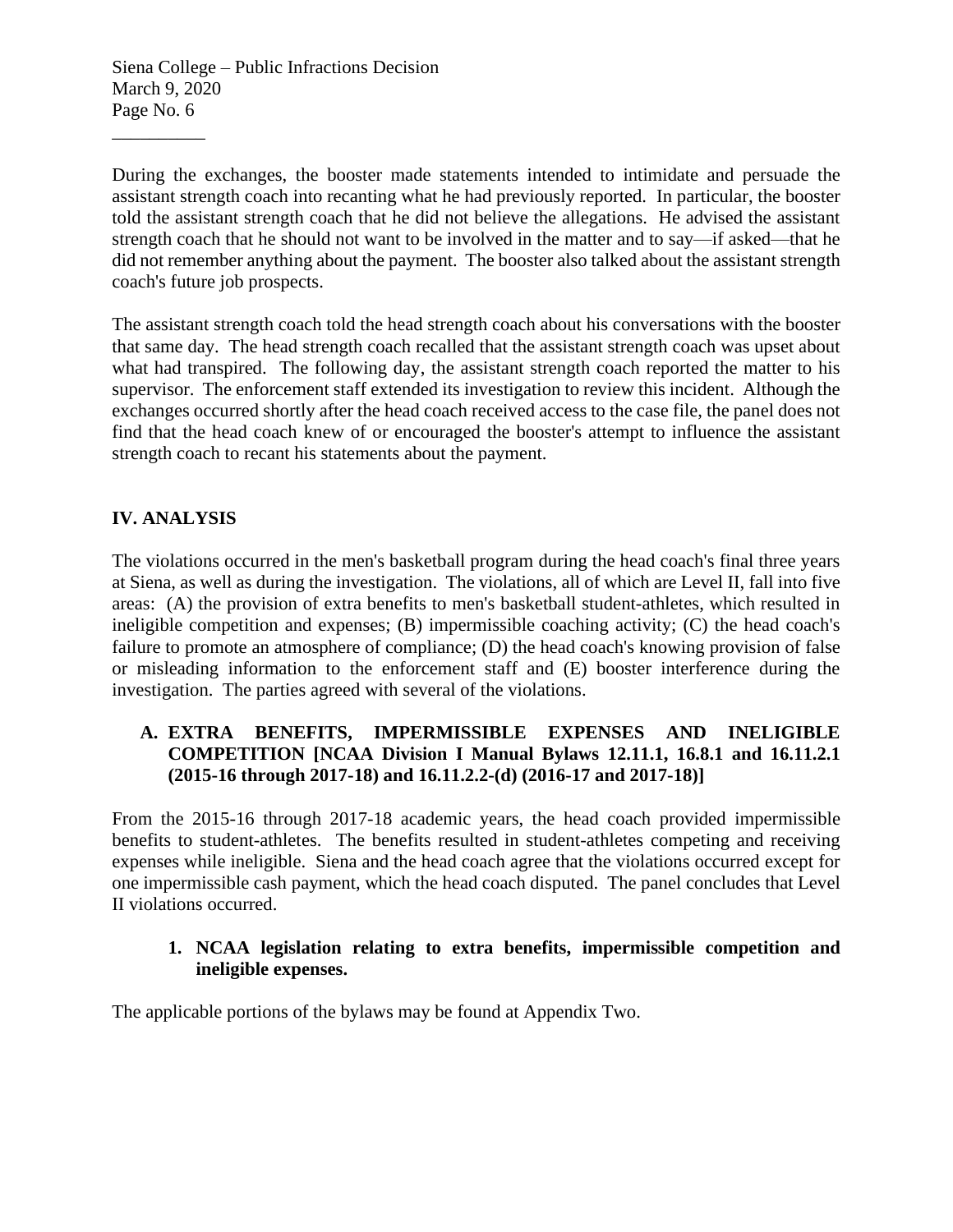\_\_\_\_\_\_\_\_\_\_

**2. The head coach provided extra benefits to student-athletes in the form of cash payments and long-distance ground transportation over three academic years. The benefits caused student-athletes to compete and receive expenses while ineligible.** 

The head coach gave cash payments to student-athletes from the 2015-16 through 2017-18 academic years. On occasion in 2016 and 2017, he also arranged for his staff members to provide long-distance ground transportation to student-athletes. As a result of the extra benefits, studentathletes competed and received expenses while ineligible over three years. The benefits and resulting competition and expenses violated Bylaws 16 and 12.

Bylaws 16 and 12 govern benefits and eligibility, respectively. Bylaw 16.11.2.1 restricts studentathletes from receiving extra benefits. The bylaw defines extra benefits as special arrangements by an institutional employee to provide a student-athlete or his or her family or friends with an impermissible benefit that is not generally available to other students and their families or friends. As set forth in Bylaw 16.11.2.2-(d), prohibited benefits include transportation. Pursuant to Bylaw 16.8.1, an institution may provide actual and necessary expenses only to eligible student-athletes to represent the institution in practice and competition. Institutions must withhold ineligible student-athletes from competition pursuant to Bylaw 12.11.1.

During the 2015-16 through 2017-18 academic years, the head coach provided benefits to studentathletes. On multiple occasions during these years he gave cash payments—commonly referred to as "ice cream money"—to student-athletes in the locker room after games to share with the team. These payments ranged from \$60 to \$100 or more. Separate from this "ice cream money," during the fall of 2017 before the season started, the head coach gave one of these student-athletes approximately \$100 in a weight room on campus during team strength and conditioning activities. In addition, in November 2016, August 2017 and November 2017, the head coach arranged for his staff members to provide long-distance car transportation—totaling approximately \$365 in value—to several student-athletes. The payments and transportation violated Bylaws 16.11.2.1 and 16.11.2.2. These extra benefits rendered the student-athletes ineligible. As a result, 28 student-athletes competed and received actual and necessary expenses while ineligible over three academic years. The competition and expenses violated Bylaws 12.11.1 and 16.8.1.

The head coach acknowledged that the violations occurred but asserted that he misunderstood the legislation. He claimed that he intended the cash to be used by the student-athletes for food as an "occasional meal." He also stated that he believed that the transportation was permissible as an "occasional ride" and cited unique personal circumstances involving the student-athletes to justify the rides.

Contrary to the head coach's explanation, the benefits legislation is well-known to the membership. The head coach did not provide an occasional meal to student-athletes, he gave them cash. Likewise, he arranged for rides covering hundreds of miles, not reasonable local transportation on an occasional basis as permitted under the legislation. The COI has routinely concluded that benefits violations occur when institutions or their representatives give student-athletes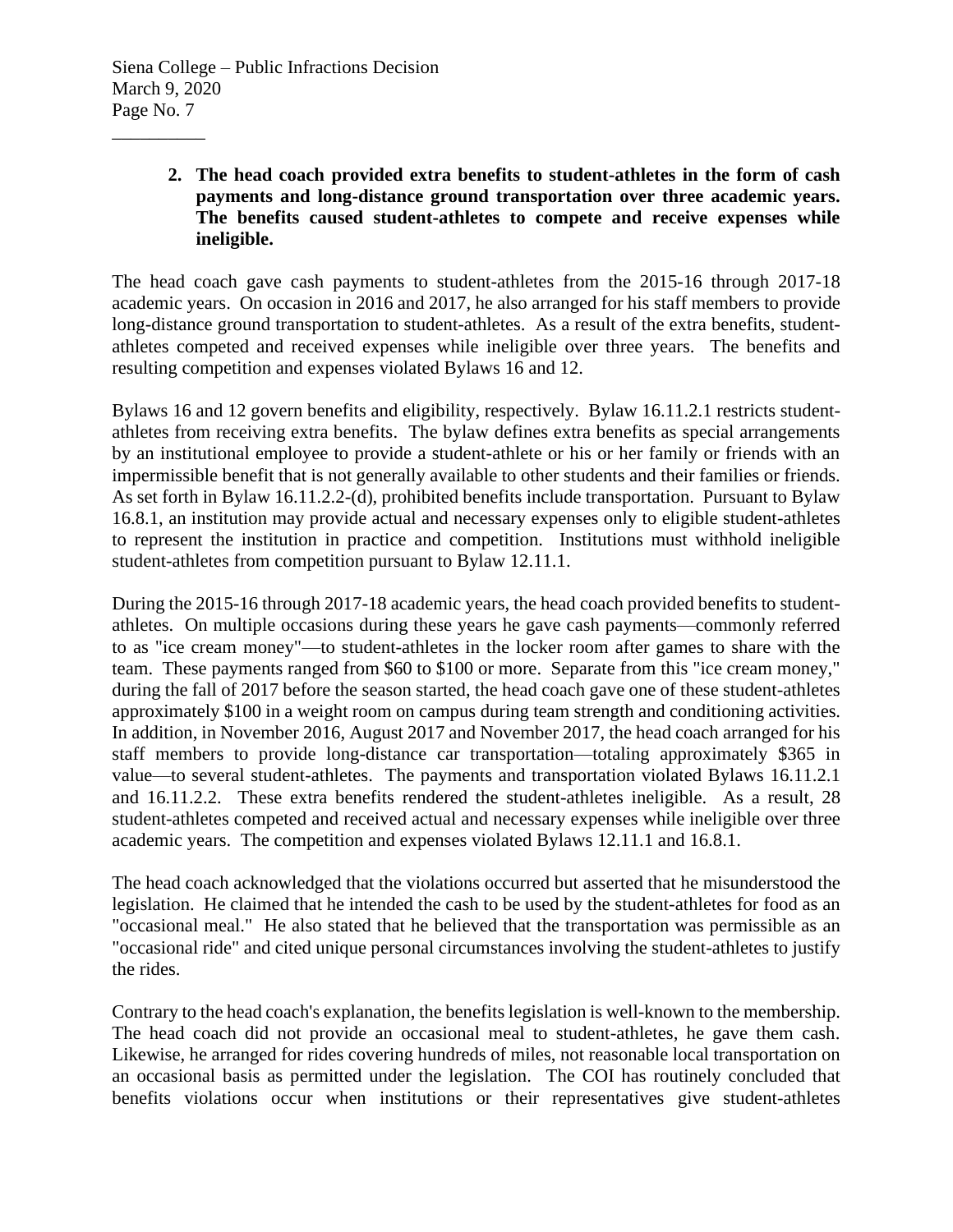\_\_\_\_\_\_\_\_\_\_

impermissible benefits, including cash payments. *See University of Tennessee at Chattanooga* (2018) (concluding that Level II benefits violations occurred when a booster provided 12 studentathletes with reduced cost rent, free use of automobiles, meals and transportation over a four-year period) and *Florida International University* (2017) (concluding, via summary disposition, that a Level II benefits violation occurred when the head women's basketball coach provided a studentathlete with a \$600 cash payment to register for a winter-term course needed to maintain eligibility).<sup>4</sup> The COI has also regularly concluded that impermissible benefits result in eligibility violations when student-athletes compete and receive expenses while ineligible. *See Florida International* (concluding that Level II competition and expenses violations occurred when a student-athlete competed and received expenses while ineligible). As in these cases, and in accordance with Bylaw 19.1.2, the panel concludes that the violations are Level II. The violations were not isolated or limited, provided more than a minimal but less than substantial impermissible benefit and involved conduct that may impact the integrity of the NCAA Collegiate Model.

## **B. IMPERMISSIBLE COACHING ACTIVITY [NCAA Division I Manual Bylaws 11.7.3 and 11.7.6 (2017-18)]**

During the 2017-18 academic year, the head coach directed and permitted a noncoaching staff member to engage in impermissible coaching activity, which caused the program to exceed the limit on countable coaches. Siena and the head coach agreed that the violations occurred. The panel concludes that Level II violations occurred.

# **1. NCAA legislation relating to impermissible coaching activity.**

The applicable portions of the bylaws may be found at Appendix Two.

# **2. The men's basketball program exceeded the number of countable coaches when the DOBO provided impermissible coaching instruction to student-athletes.**

The head coach directed and permitted the DOBO to provide coaching instruction to studentathletes throughout the 2017-18 academic year. His conduct constituted impermissible coaching activity under Bylaw 11, causing the program to exceed the limit on countable coaches by one for that year.

Bylaw 11 regulates aspects of the conduct of athletics personnel. Bylaw 11.7.3 prohibits a noncoaching staff member with sport-specific responsibilities—such as an operations director from participating in on-court activities. In addition, Bylaw 11.7.6 limits a men's basketball team to no more than four coaches.

On several occasions throughout the 2017-18 academic year, the head coach directed and permitted the DOBO to provide coaching instruction to student-athletes. The DOBO was a

<sup>4</sup> Pursuant to COI Internal Operating Procedure (IOP) 4-10-2-2, summary disposition decisions are less instructive than a decision reached after a contested hearing because violations established through the summary disposition process constitute the parties' agreement. Nonetheless, *Florida International* provides guidance for this case.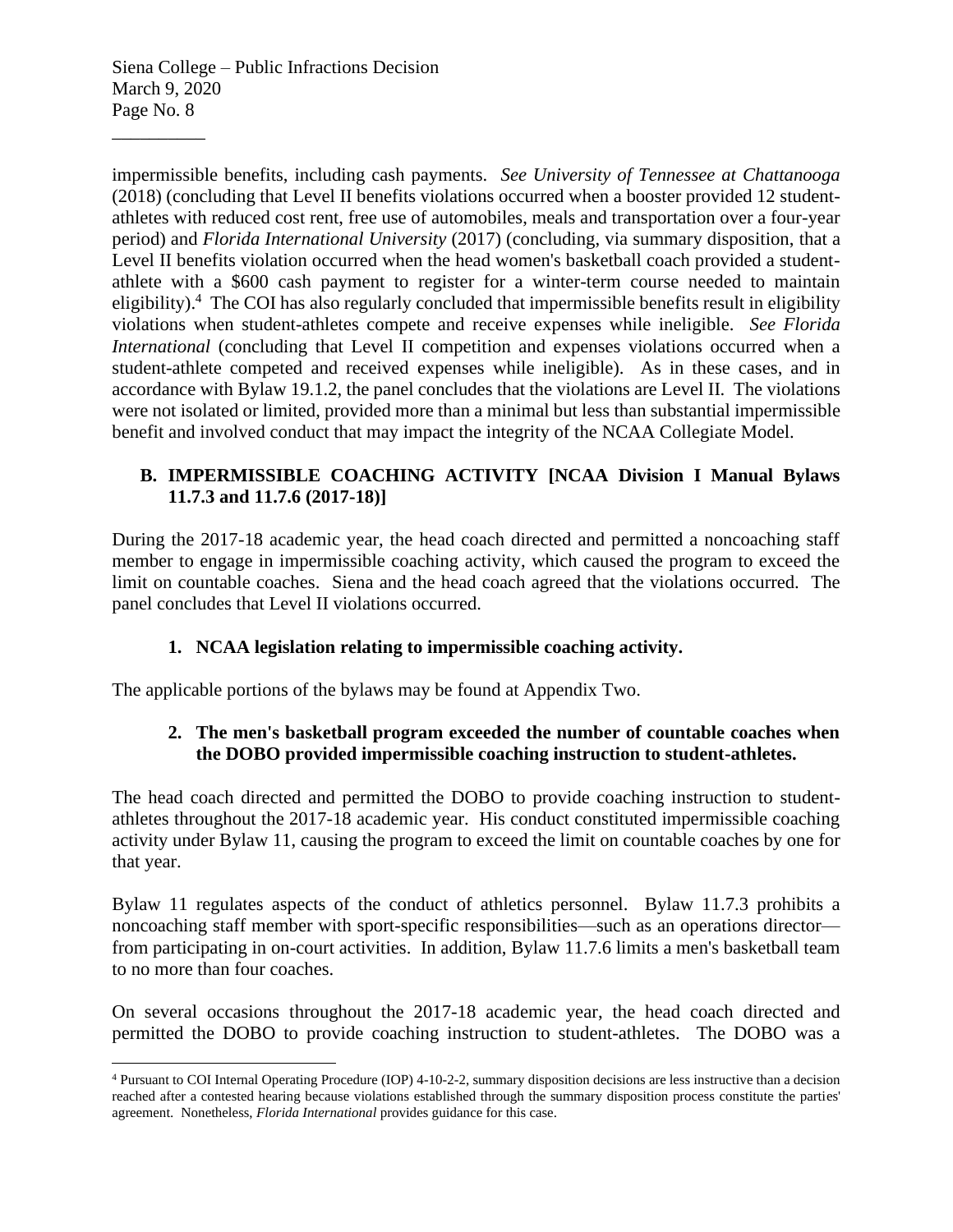\_\_\_\_\_\_\_\_\_\_

noncoaching staff member. The instruction ranged from preparing and presenting scouting reports during film review to coaching in practices and games, resulting in a Bylaw 11.7.3 violation. The impermissible coaching activity caused the program to effectively have five countable coaches for the 2017-18 season, which violated Bylaw 11.7.6.

Although he agreed that the violations occurred, the head coach characterized the DOBO's activities as being in a "gray area" under the legislation. He explained that he thought the DOBO could present scouting reports as long as he did not put in plays. He also contended that everyone on the sidelines—even noncoaching staff members—coaches during games.

The legislation, however, is not gray as the coach contended. It is fundamental that an operations director—who is a noncoaching staff member—cannot present scouting reports, let alone coach in practice and games. The COI has consistently concluded that coaching activity violations occur when noncoaching staff members participate in on-court activities with student-athletes. *See University of Oregon* (2018) (concluding that Level II coaching activity violations occurred when, over four years, an operations director and assistant strength coach in the basketball programs collectively participated in student-athletes' voluntary workouts, provided instruction during drills and refereed during practices, which caused their programs to exceed the limit on countable coaches); *University of Northern Colorado* (2017) (concluding that Level II coaching activity violations occurred when, a few times per week over several weeks, the operations director participated in practice sessions with an academic non-qualifier, which caused the men's basketball program to exceed the limit on countable coaches) and *University of Hawaii at Manoa* (2015) (concluding that Level II coaching activity violations occurred when, over one year, the operations director presented information during scouting sessions, rebounded for post players and offered them on-court instruction during practice, which caused the men's basketball program to exceed the limit on countable coaches). Consistent with these cases, and in accordance with Bylaw 19.1.2, the violations are Level II because they were not isolated or limited and gave Siena more than a minimal competitive advantage by having an extra men's basketball coach for much of the year.

## **C. HEAD COACH RESPONSIBILITY [NCAA Division I Manual Bylaw 11.1.1.1 (2015- 16 through 2017-18)]**

The head coach did not meet his legislated responsibility to promote an atmosphere of compliance due to his personal knowledge of and involvement in violations. Siena and the head coach agreed that the violation occurred. The panel concludes that a Level II violation occurred.

## **1. NCAA legislation relating to head coach responsibility.**

The applicable portions of the bylaws may be found at Appendix Two.

**2. The head coach violated head coach responsibility legislation when he personally involved himself in the violations and directed and permitted his staff members to also violate legislation.**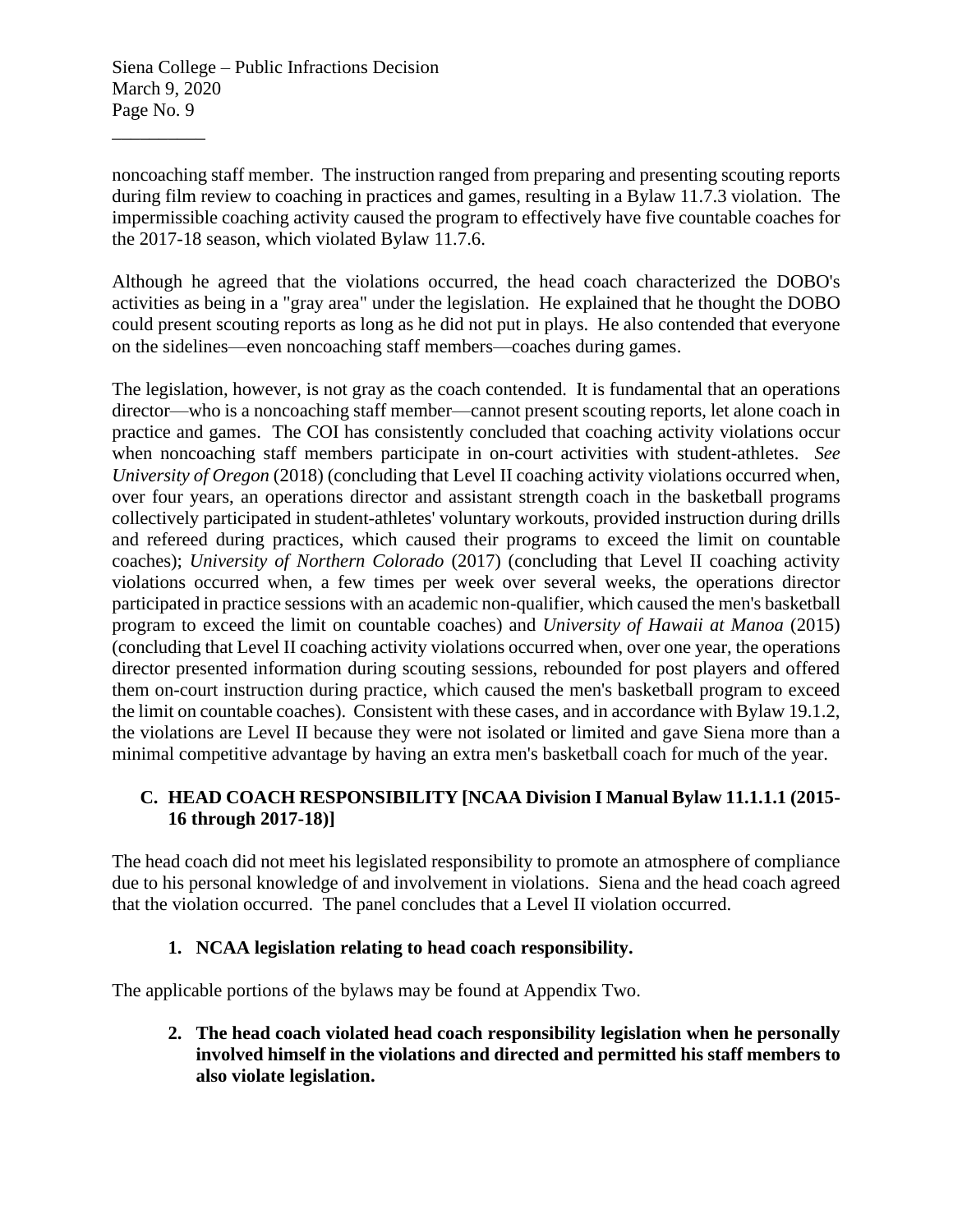\_\_\_\_\_\_\_\_\_\_

From the 2015-16 through 2017-18 academic years, the head coach failed to meet his legislated responsibility to promote an atmosphere of compliance. He provided impermissible benefits in the form of cash payments and long-distance ground transportation to student-athletes. He also directed and permitted a noncoaching staff member to engage in impermissible coaching activity. The violations could have been avoided or stopped had he consulted with the compliance staff. The head coach's conduct violated Bylaw 11.

Bylaw 11.1.1.1 establishes two affirmative duties for head coaches: (1) to promote an atmosphere of rules compliance and (2) to monitor individuals in their program who report to them. The bylaw presumes that head coaches are responsible for violations in their programs. Head coaches may rebut this presumption by demonstrating that they promoted an atmosphere of compliance and monitored their staff.

Here, the head coach could not rebut the presumption due to his personal knowledge of and involvement in the violations. During the 2015-16 through 2017-18 academic years, he gave impermissible cash payments to student-athletes. He also arranged for the DOBO, a student manager and an assistant coach to provide impermissible long-distance transportation to studentathletes. The extra benefits caused student-athletes to compete and receive expenses while ineligible over three years. Similarly, during his final year at Siena, he directed and permitted the DOBO to engage in impermissible coaching instruction. This caused the program to exceed the limit on countable coaches.

The head coach's active role in these violations demonstrate that his efforts to promote an atmosphere of compliance fell short of his Bylaw 11.1.1.1 responsibility. The activities that he conducted, directed or permitted clearly triggered NCAA legislation and should have been vetted by the compliance staff. But the head coach never sought guidance from compliance or otherwise took any meaningful action to ascertain what was permissible. Instead, he operated under his own assumptions of what the legislation permitted and his assessment of what was best for his studentathletes.

In light of the head coach's conduct, this case is not like those in which the COI concluded that a head coach rebutted his or her presumed responsibility. *See University of the Pacific* (2017) (concluding that the head baseball coach rebutted his presumption when the underlying benefits violation resulted from a legitimate misunderstanding between the coach and an associate athletics director and the coach followed proper procedures by seeking the associate athletics director's input and approval) and *Wichita State University* (2015) (concluding that the head baseball coach rebutted his presumption when he failed one time to ask follow-up questions regarding his administrative assistant's benefits violation and had properly monitored the assistant and set a tone of compliance for decades). Unlike in *Pacific* and *Wichita State*, the head coach personally involved himself and others in violations over three academic years. There was no legitimate misunderstanding on procedures or decades of monitoring as head coach. He simply did not run a compliant program.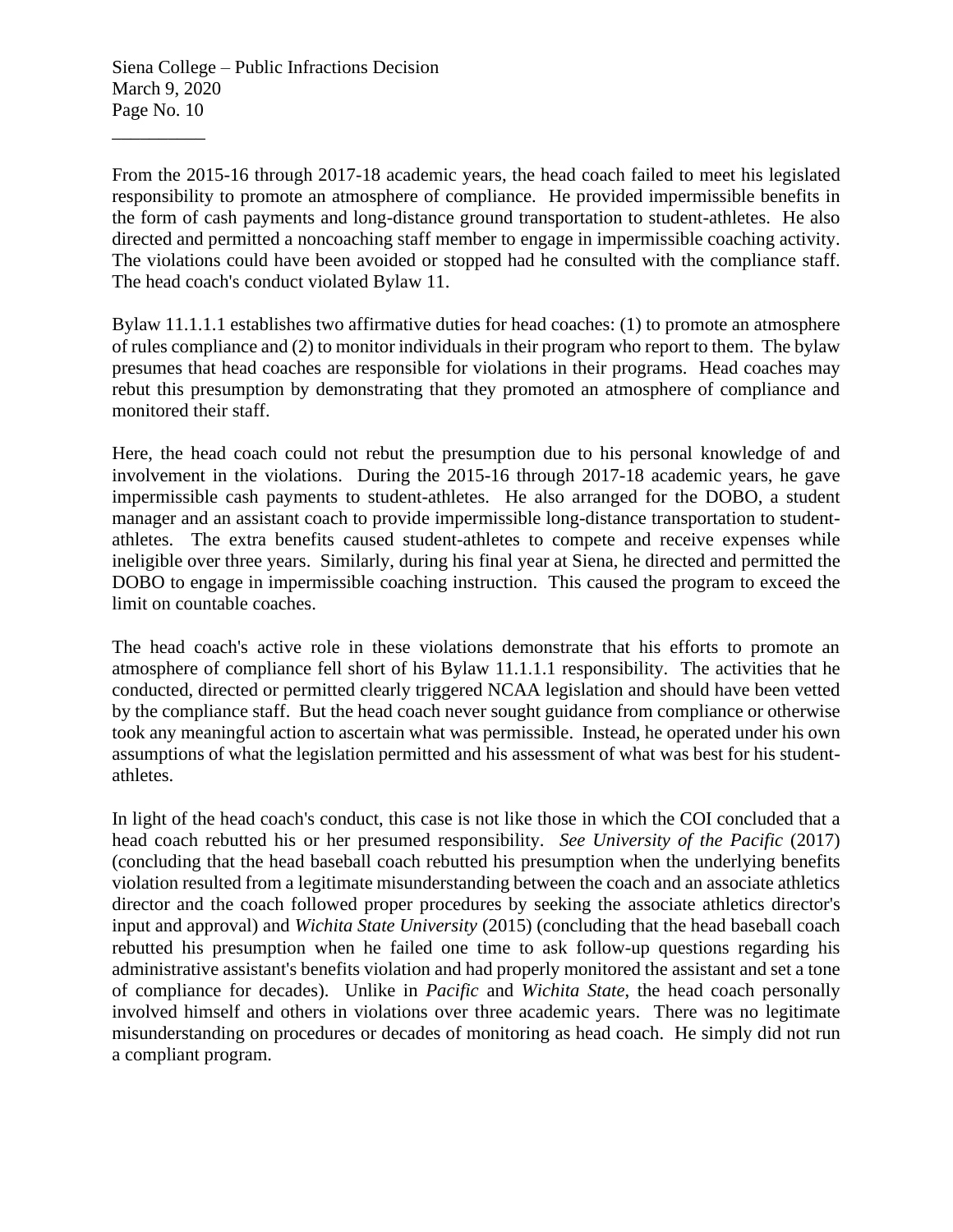\_\_\_\_\_\_\_\_\_\_

The COI has regularly concluded that head coach responsibility violations occur when head coaches are personally involved in violations or direct and permit staff members to engage in violations, as well as fail to consult with the compliance staff. *See University of California, Santa Barbara (UCSB)* (2019) (concluding that a Level II head coach responsibility violation occurred when the head cross country and track coach failed to promote compliance by personally involving himself in countable athletically related activity violations and not consulting with compliance staff); *Oregon* (concluding that a Level II head coach responsibility violation occurred when the head women's basketball coach failed to promote compliance by inviting and permitting an assistant strength coach to participate in impermissible coaching activity); *Northern Colorado* (concluding that a Level II head coach responsibility violation occurred when the head men's basketball coach failed to promote compliance by violating academic and recruiting legislation and creating an environment in which his staff felt pressured to do the same) and *Monmouth University* (2017) (concluding that a Level II head coach responsibility violation occurred when the head men's tennis coach failed to promote compliance by personally involving himself in recruiting inducements and practice prior to enrollment violations and not consulting with compliance staff).<sup>5</sup> The head coach's conduct aligns with these cases. Additionally, consistent with these cases and Bylaw 19.1.2-(e), the head coach responsibility violation is Level II because it resulted from underlying Level II violations.

## **D. UNETHICAL CONDUCT [NCAA Division I Manual Bylaws 10.01.1, 10.1 and 10.1- (c) (2017-18)]**

The head coach violated ethical conduct legislation when he knowingly provided false or misleading information during the investigation about his involvement in a benefits violation. The head coach disputed the allegation. The panel concludes that the head coach committed a Level II violation.

## **1. NCAA legislation relating to unethical conduct.**

The applicable portions of the bylaws may be found at Appendix Two.

## **2. The head coach violated ethical conduct legislation when he knowingly provided false or misleading information during the investigation about his personal involvement in a violation.**

During his interview with the enforcement staff, the head coach knowingly provided false or misleading information when he denied giving an impermissible cash payment to a student-athlete. His conduct was contrary to the standards of ethical conduct that the membership expects of athletics staff members. His conduct violated Bylaw 10.

Bylaw 10 requires current and former staff members to conduct themselves in an ethical manner. As set forth in Bylaw 10.01.1, staff members must always act with honesty and sportsmanship. In

<sup>&</sup>lt;sup>5</sup> In *UCSB*, the COI also concluded that the head men's water polo coach failed to promote compliance due to his personal involvement in violations and failure to consult with compliance staff but he has appealed the violation.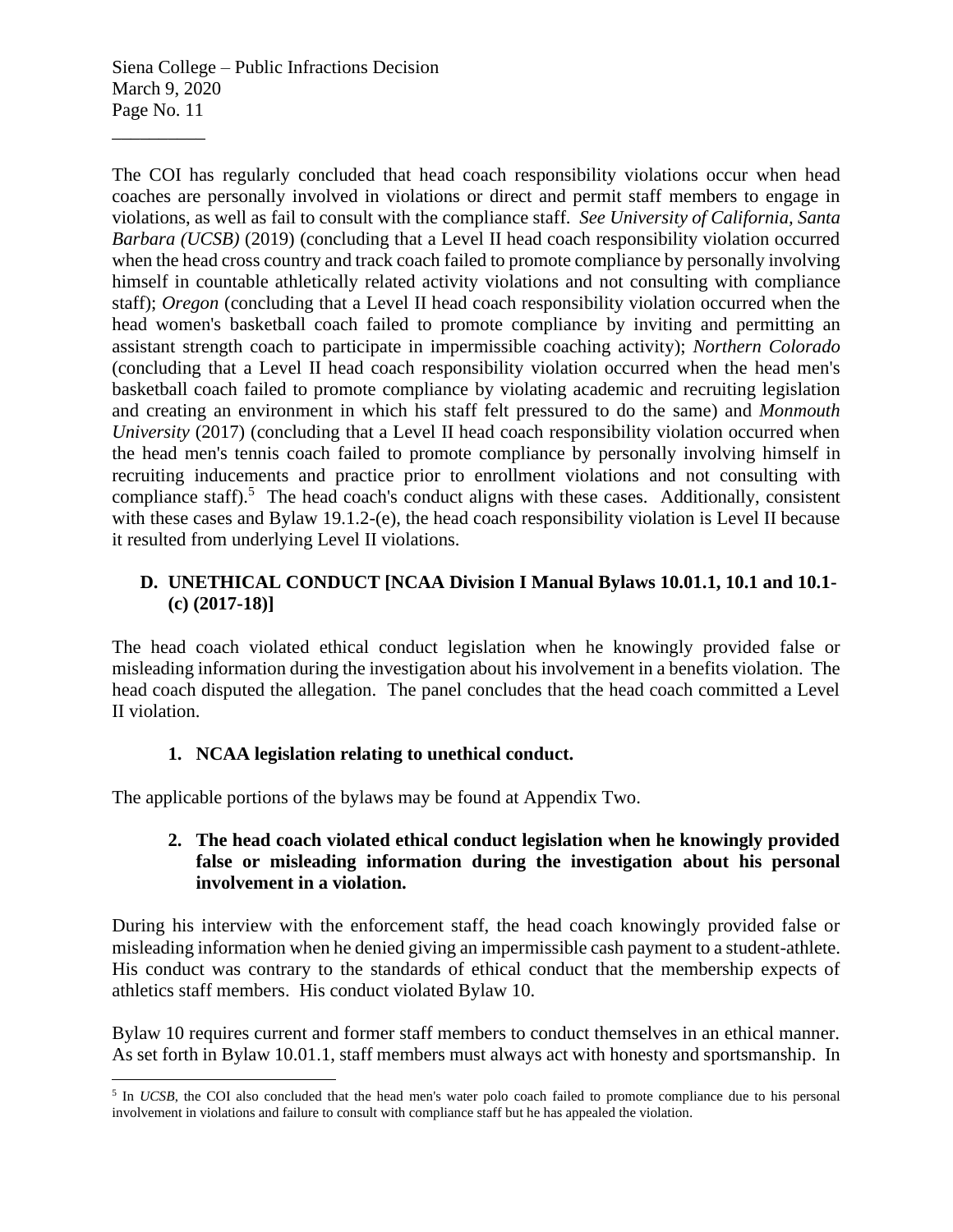\_\_\_\_\_\_\_\_\_\_

particular, they must not knowingly furnish false or misleading information concerning their involvement in or knowledge of violations in accordance with Bylaw 10.1-(c).

The head coach violated ethical conduct legislation when he denied during his April 20, 2018, interview that he provided a cash payment to a student-athlete in a weight room on Siena's campus during team strength and conditioning activities. Substantial information in the record contradicted this denial and demonstrated that the head coach made the payment. The studentathlete admitted that he received the payment. In addition, the assistant strength coach provided a detailed eyewitness account of the exchange of money.

The head coach argued that the student-athlete's and assistant strength coach's accounts were not reliable. He contended that the student-athlete did not recall and provided vague and contradictory information about the exchange, confusing the alleged payment in the weight room with "ice cream money" that he received from the head coach. He also submitted that the assistant strength coach was not credible because he did not report the incident and could not verify the amount of the payment.

The record does not support these arguments. While the student-athlete may not have recalled every detail, he nonetheless acknowledged that the head coach gave him cash in a weight room and knew the amount of the payment. Considering that the assistant strength coach recalled that the exchange occurred in the fall *prior* to the 2017 season, the payment is clearly distinct from post-game "ice cream money." The panel also finds the assistant strength coach to be credible. As the assistant strength coach explained, he did not report the payment because he thought that it may have been related to the student-athlete's participation in a camp. In addition, although he did not know the exact amount of the payment, he reported that the bills were rolled or folded and delivered in a handshake-like manner. The booster's attempt to influence the assistant strength coach to recant this information bolsters the assistant strength coach's credibility. He had no incentive to be untruthful.

Being forthcoming during an investigation is critical to the infractions process. The COI has consistently concluded that the knowing provision of false or misleading information violates ethical conduct legislation. *See Georgia Institute of Technology* (2019) (concluding that an assistant men's basketball coach engaged in unethical conduct when he knowingly provided false and misleading information about his involvement in recruiting violations); *Northern Colorado*  (concluding that two assistant men's basketball coaches engaged in unethical conduct when they knowingly provided false or misleading information about their involvement in completing or arranging for the completion of coursework for ineligible prospects) and *University of Mississippi*  (2017) (concluding that athletics staff members engaged in unethical conduct when they knowingly provided false or misleading information about their involvement in helping prospects obtain fraudulent ACT exam scores, arranging for impermissible meals, lodging and transportation for prospects, and arranging for boosters to have contact and communication with a student-athlete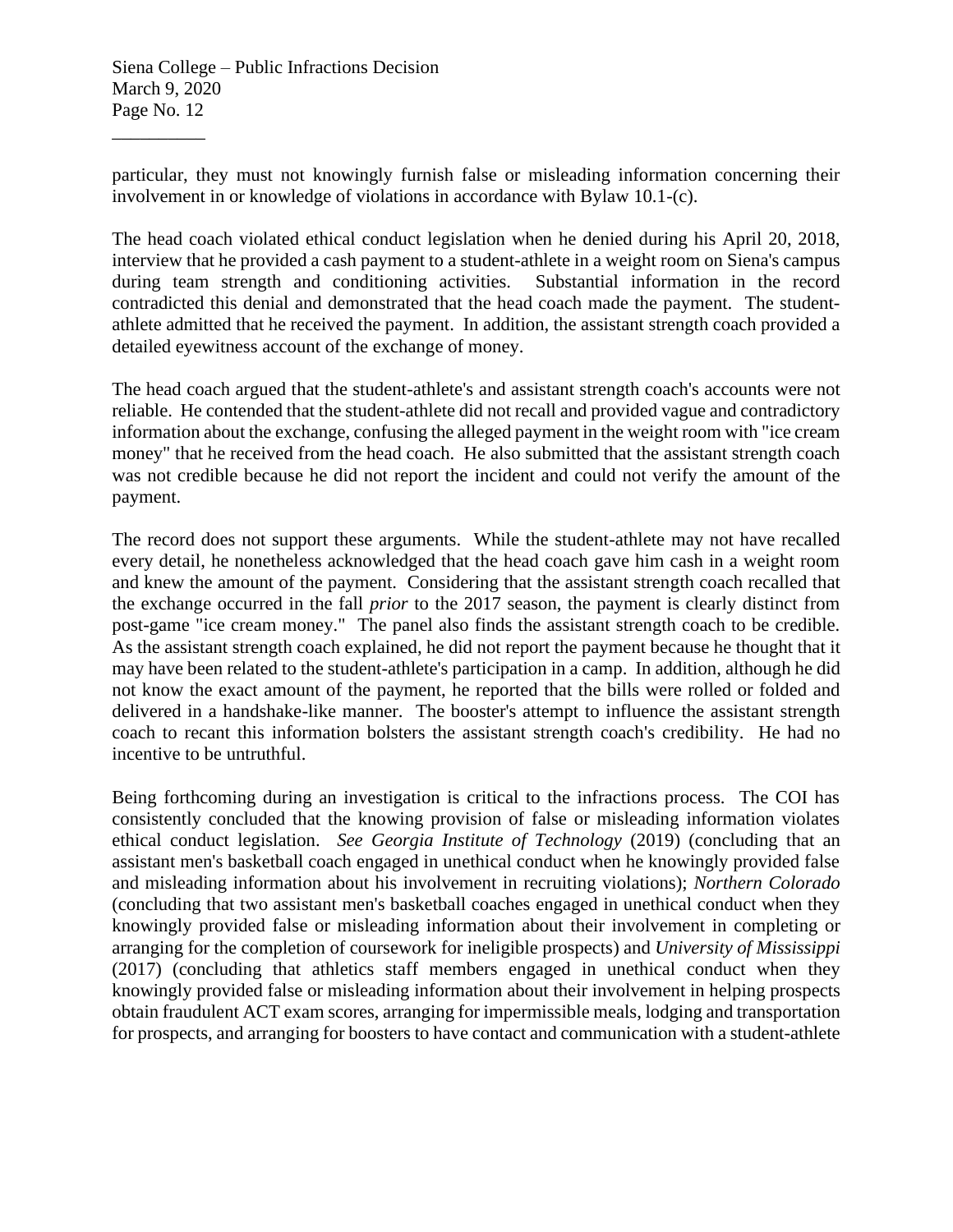\_\_\_\_\_\_\_\_\_\_

for the purpose of providing him cash payments).<sup>6</sup> The head coach fell short of his obligation to provide truthful information during an investigation.

The panel concludes that the ethical conduct violation is Level II pursuant to Bylaw 19.1.2. Even though the head coach knowingly provided false or misleading information, his denial concerned a single \$100 cash payment that was part of a multi-faceted Level II violation. In addition, the enforcement staff indicated that the denials did not substantially impede the investigation because the enforcement staff had already established the information to substantiate the violation. The panel recognizes that most ethical conduct violations are Level I in accordance with Bylaw 19.1.1, which identifies unethical conduct as an example of a Level I violation. *See Georgia Tech*, *Northern Colorado* and *Mississippi* (2017). This case, however, is different.

The COI has previously concluded that ethical conduct violations for knowingly providing false or misleading information were Level II when unique circumstances did not warrant Level I violations. *See Rutgers, The State University of New Jersey, New Brunswick* (2017) (concluding that a Level II ethical conduct violation occurred when an assistant football coach knowingly provided false or misleading information about his impermissible contact with a prospect during his visit to the prospect's high school); *University of Mississippi* (2016) (concluding that level II ethical conduct violations occurred when the head track coach knowingly provided false or misleading information about his awareness of assistant track coaches' impermissible recruiting activities and an assistant track coach knowingly provided false or misleading information about taking precautions to avoid having prospects impermissibly run with enrolled student-athletes) and *San Jose State University* (2016) (concluding that a Level II ethical conduct violation occurred when the head women's basketball coach knowingly provided false or misleading information about a nonqualifier's participation in some team activities during her year in residence). This case also involves unique circumstances. In this case, as in the others, the nature of the false or misleading information—one of many cash payments—was more limited in scope than cases in which Level I violations occurred. The enforcement staff also asserted that it could substantiate the violation despite the head coach's failure to provide truthful information.

## **E. BOOSTER INTERFERENCE DURING INVESTIGATION [NCAA Division I Manual Constitution 6.4.2 and Bylaw 19.2.1 (2018-19)]**

A Siena booster interfered during the investigation by attempting to influence an athletics staff member to recant first-hand information he had reported about the head coach's improper conduct. Siena agreed that the interference occurred but denied that it was accountable for the booster's conduct. The panel concludes that Level II violations occurred.

## **1. NCAA legislation relating to booster interference during the investigation.**

The applicable portions of the Constitution and bylaws may be found at Appendix Two.

<sup>6</sup> In *Georgia Tech*, the COI also concluded that the assistant men's basketball coach engaged in unethical conduct when he attempted to influence another to provide false and misleading information as a cover-up but the coach has appealed that violation.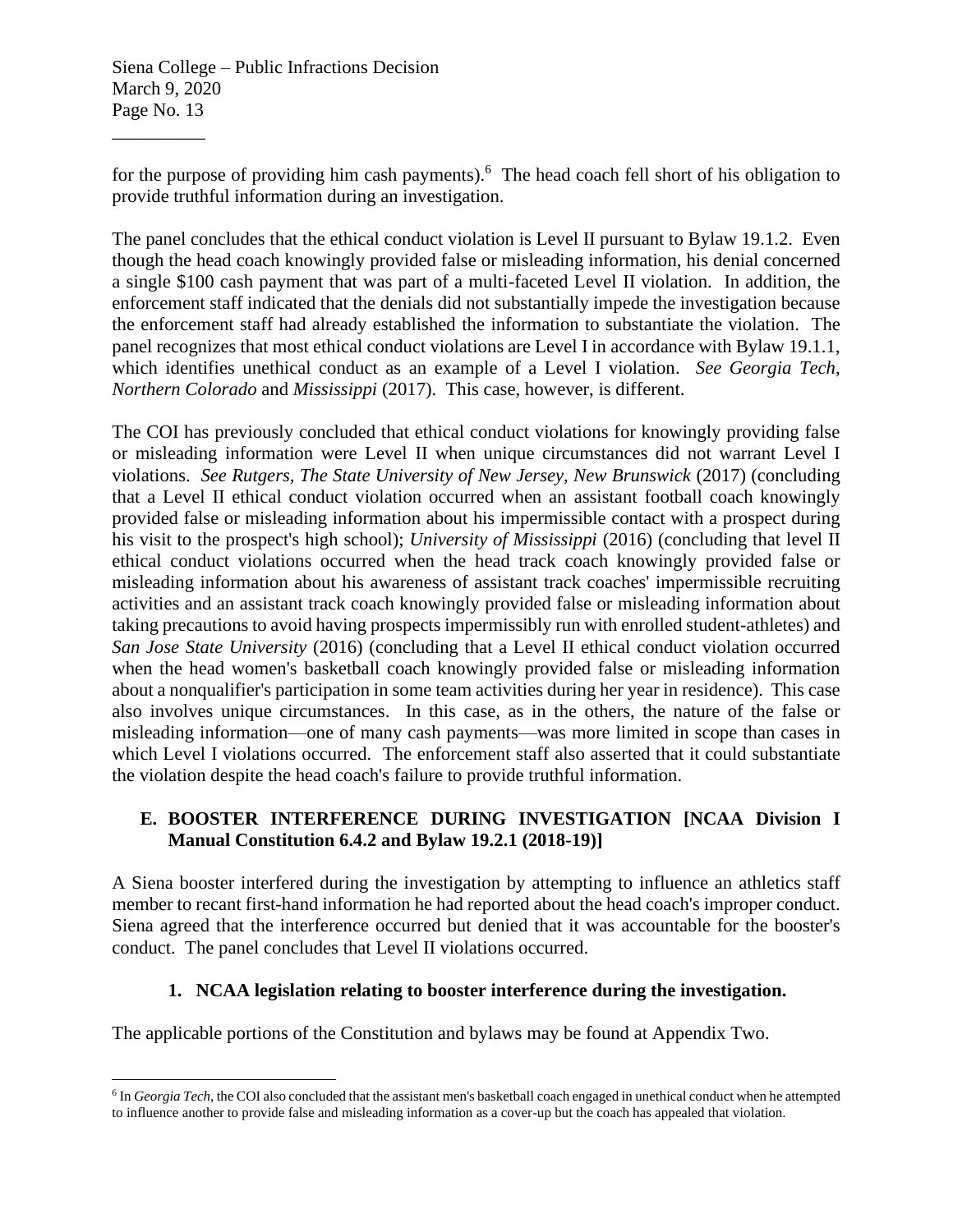\_\_\_\_\_\_\_\_\_\_

## **2. A booster initiated in-person contact with the assistant strength coach to influence him to retract information he had reported about the cash payment to a studentathlete in a weight room.**

A booster interfered during the investigation when he initiated contact with the assistant strength coach to influence him to recant information he had reported about the head coach during the investigation. The assistant strength coach told the enforcement staff that he witnessed the head coach provide cash to a student-athlete in a weight room. Siena agreed that the booster interfered but disputed that it was accountable for the violation. The panel concludes that Siena is responsible for the booster's conduct and violated Constitution 6 and Bylaw 19.

Constitution 6 addresses institutional control. In accordance with Constitution 6.4.2, institutions are responsible for the conduct of their boosters. Bylaw 19.2.1 specifies that institutions must monitor and control their boosters to assure compliance with the legislation.

A prominent booster twice initiated contact with the assistant strength coach to influence him to recant his interview statements about the head coach's impermissible cash payment to a studentathlete in a weight room during team strength and conditioning activities. The contact occurred on October 29, 2018, shortly after the enforcement staff gave the head coach access to its case file with information about the payment. The booster approached the assistant strength coach outside of the athletics complex and then—after their conversation was interrupted—inside the assistant strength coach's office in the athletics complex. During these conversations, the booster attempted to intimidate and persuade the assistant strength coach into recanting what he previously reported to the enforcement staff about the payment. This conduct undermined the infractions process and threatened the integrity of the investigation. Siena is responsible for the conduct and thus violated Constitution 6.4.2 and Bylaw 19.2.1.

Although Siena agreed that the events occurred as alleged, it argued that it should not be held accountable for the booster's conduct. The institution pointed toward the booster's relationship with the head coach and contended that the head coach likely knew of or encouraged the booster's conduct. Siena submitted that the booster's conduct was contrary to Siena's position and interests and the booster intended to help the head coach, who was no longer employed by Siena when he violated ethical conduct legislation.

Institutions are accountable for their boosters, who act on behalf of the institutions that they represent. The COI has consistently concluded that institutions violate Constitution 6.4.2 when they fail to control their boosters' conduct. *See Mississippi* (2017) (concluding that the institution failed to exercise control over several boosters, many of whom knowingly violated recruiting and benefits legislation) and *University of Central Florida* (2012) (concluding that the institution lacked control by failing to monitor the conduct, interaction and communication between athletics staff members and a booster and persons associated with the booster). The NCAA Division I Infractions Appeals Committee (IAC) recently reaffirmed this accountability, stating that an institution cannot be absolved from a penalty even if it was not directly involved in and unaware of violations by a booster. *See Brigham Young University*, IAC Report No. 506 (2019). This case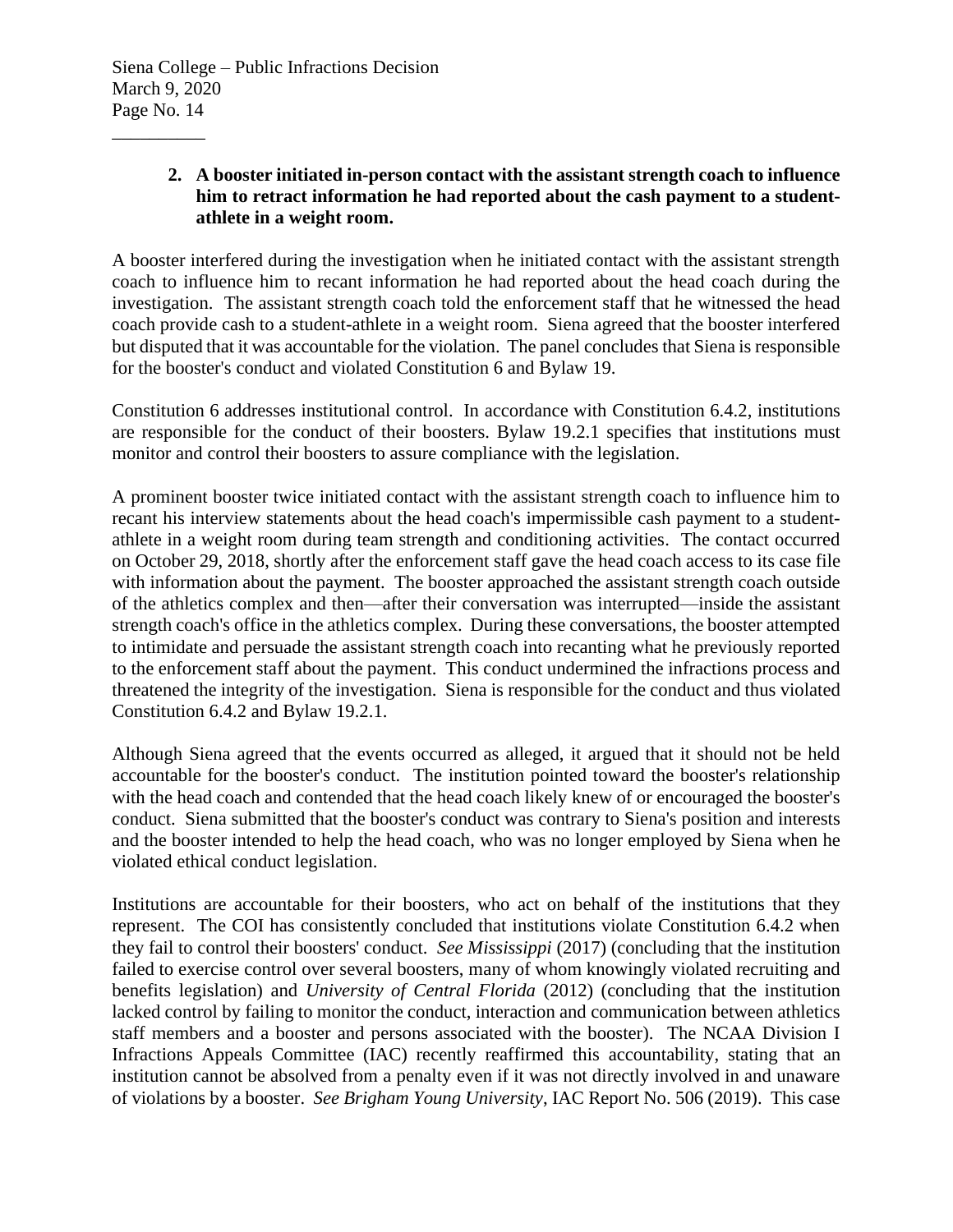is no different. The panel acknowledges the relationship between the head coach and booster but does not find, nor was it alleged, that the head coach knew of or encouraged the booster's interference. Even if the booster acted contrary to Siena's position and interests and tried to help the head coach, Siena must still control the booster and is responsible for his conduct.

In accordance with Bylaw 19.1.2, the violation is Level II because it may compromise the integrity of the Collegiate Model. At the hearing, Siena agreed that if a violation occurred it should be Level II.

# **V. PENALTIES**

\_\_\_\_\_\_\_\_\_\_

For the reasons set forth in Sections III and IV of this decision, the panel concludes that this case involved Level II violations of NCAA legislation. Level II violations are significant breaches of conduct that provide or are intended to provide more than a minimal but less than a substantial or extensive advantage, include more than a minimal but less than a substantial or extensive impermissible benefit, or involve conduct that may compromise the integrity of the Collegiate Model.

In considering penalties, the panel first reviewed aggravating and mitigating factors pursuant to Bylaws 19.9.2, 19.9.3 and 19.9.4 to determine the appropriate classifications for Siena and the head coach. The panel then used the current penalty guidelines (Figure 19-1) and Bylaws 19.9.5 and 19.9.7 to prescribe penalties.

The panel determined that the below-listed factors applied and assessed the factors by weight and number. Based on its assessment, the panel classifies this case as Level II-Standard for Siena and Level II-Aggravated for the head coach's violations.

#### **Aggravating Factors for Siena**

19.9.3-(g): Multiple Level II violations by the institution;

19.9.3-(h): Persons of authority condoned, participated in or negligently disregarded the violation or related wrongful conduct;

19.9.3-(i): One or more violations caused significant ineligibility or other substantial harm to a student-athlete or prospect; and

19.9.3-(k): A pattern of noncompliance within the sport program involved.

Siena agreed with all aggravating factors except Bylaw 19.9.3-(i), *One or more violations caused significant ineligibility or other substantial harm to a student-athlete or prospect*. Siena contended that the factor should not apply because the impermissible cash payments that resulted in the ineligibility were minimal in value. The value of the payments, however, does not make the extent of ineligible participation any less significant. The COI has regularly applied the factor when multiple student-athletes compete while ineligible over multiple years. *See Georgia Tech* (applying the factor to the institution and an assistant men's basketball coach when three student-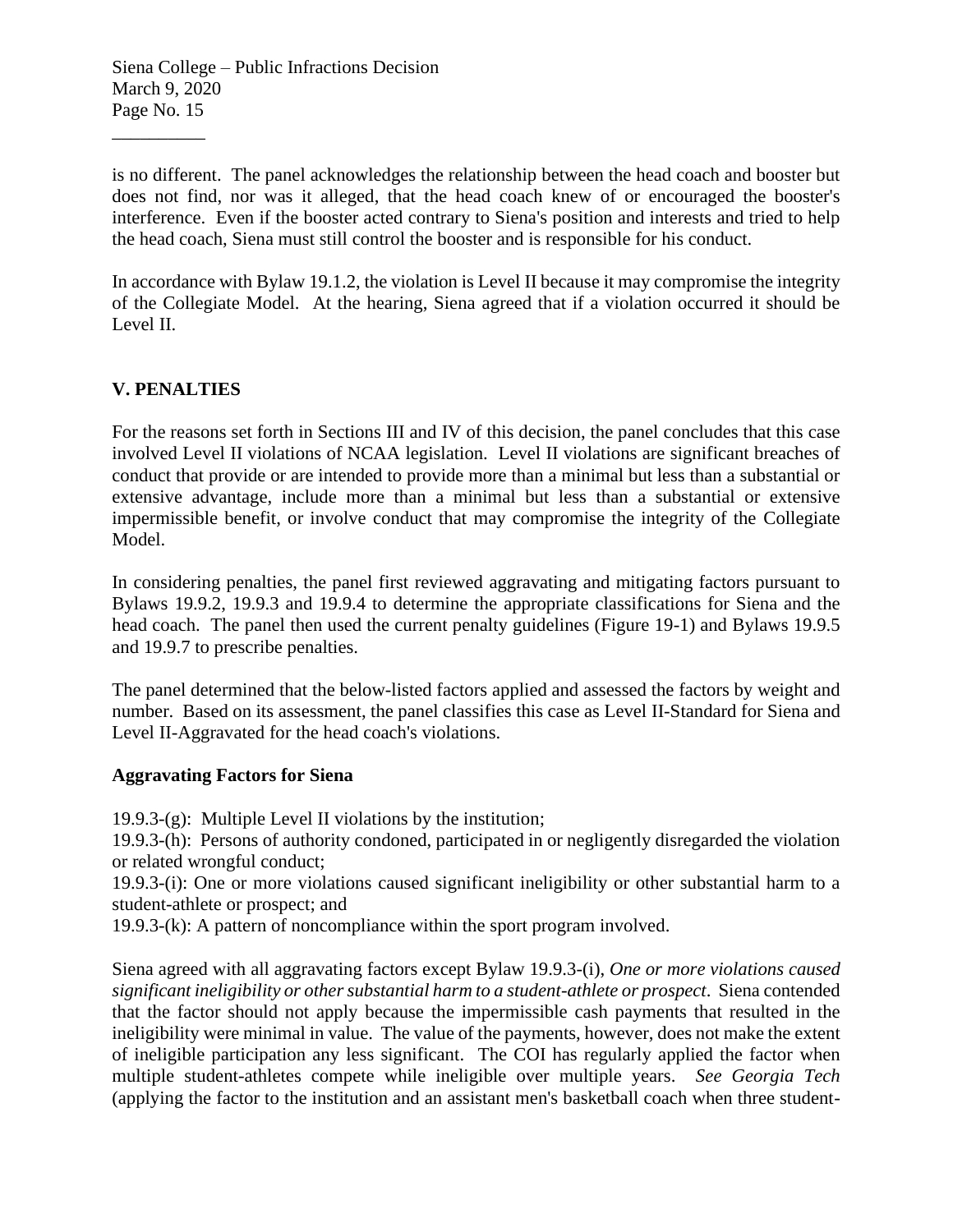athletes competed while ineligible over two years); *University of Missouri, Columbia* (2019) (applying the factor to the institution and a tutor when multiple student-athletes in three programs competed while ineligible over two years); *Tennessee-Chattanooga* (applying the factor to the institution when multiple student-athletes competed while ineligible over four years) and *Pacific*  (applying the factor to the institution, head men's basketball coach, an assistant men's basketball coach and the special assistant to the men's basketball coach when one student-athlete competed while ineligible over one year and three student-athletes competed while ineligible over another year).<sup>7</sup> In this case, 28 student-athletes competed while ineligible over three academic years. The panel thus applies the factor to Siena because the violations caused significant ineligibility.

## **Mitigating Factors for Siena**

\_\_\_\_\_\_\_\_\_\_

19.9.4-(b): Prompt acknowledgement of the violation, acceptance of responsibility and imposition of meaningful corrective measures and/or penalties;

19.9.4-(c): Affirmative steps to expedite final resolution of the matter; and

19.9.4-(h): The absence of prior conclusions of Level I, Level II or major violations.

Siena identified two additional mitigating factors: Bylaws 19.9.4-(d), *An established history of self-reporting Level III or secondary violations*, and 19.9.4-(i), *Other facts warranting a lower penalty range*. The panel determines that neither factor applies.

Siena argued that the panel should apply Bylaw 19.9.4-(d) because unique institutional factors caused the institution to report fewer violations. Specifically, Siena submitted that it has relatively fewer student-athletes and a smaller athletics budget than most other Division I institutions.

The panel does not apply Bylaw 19.9.4-(d) because Siena reported fewer than five Level III violations per year. Although it is not a formal test, the COI has consistently declined to apply the factor when the institution self-reports an average of less than five violations per year. *See North Carolina Central University* (2018) (declining to apply the factor, via summary disposition, when the institution reported an average of 3.25 violations per year) and *Samford University* (2016) (declining to apply the factor, via summary disposition, when the institution reported an average of 4.5 violations per year). Siena self-reported just 22 Level III violations over the past five years for an average of 4.4 per year. This is a small number, even considering Siena's enrollment. In addition, the size of an athletics budget should not justify self-reporting Level III violations with less frequency. The panel thus declines to apply the factor to the institution.

Siena also requested that the panel apply Bylaw 19.9.4-(i) as a mitigating factor. Siena argued that it acted swiftly and aggressively to uncover violations, and decisively to address the problems, including quickly replacing the head coach and his staff. Siena also submitted that the booster was motivated to help the head coach—who was his very good friend—avoid the ethical conduct violation, the head coach likely knew of or encouraged the booster's conduct and that the booster's conduct was contrary to Siena's position and interests. Finally, Siena noted that the enforcement

<sup>&</sup>lt;sup>7</sup> In *Georgia Tech*, the institution and assistant men's basketball coach have appealed portions of the decision but not the COI's determination to apply Bylaw 19.9.3-(i).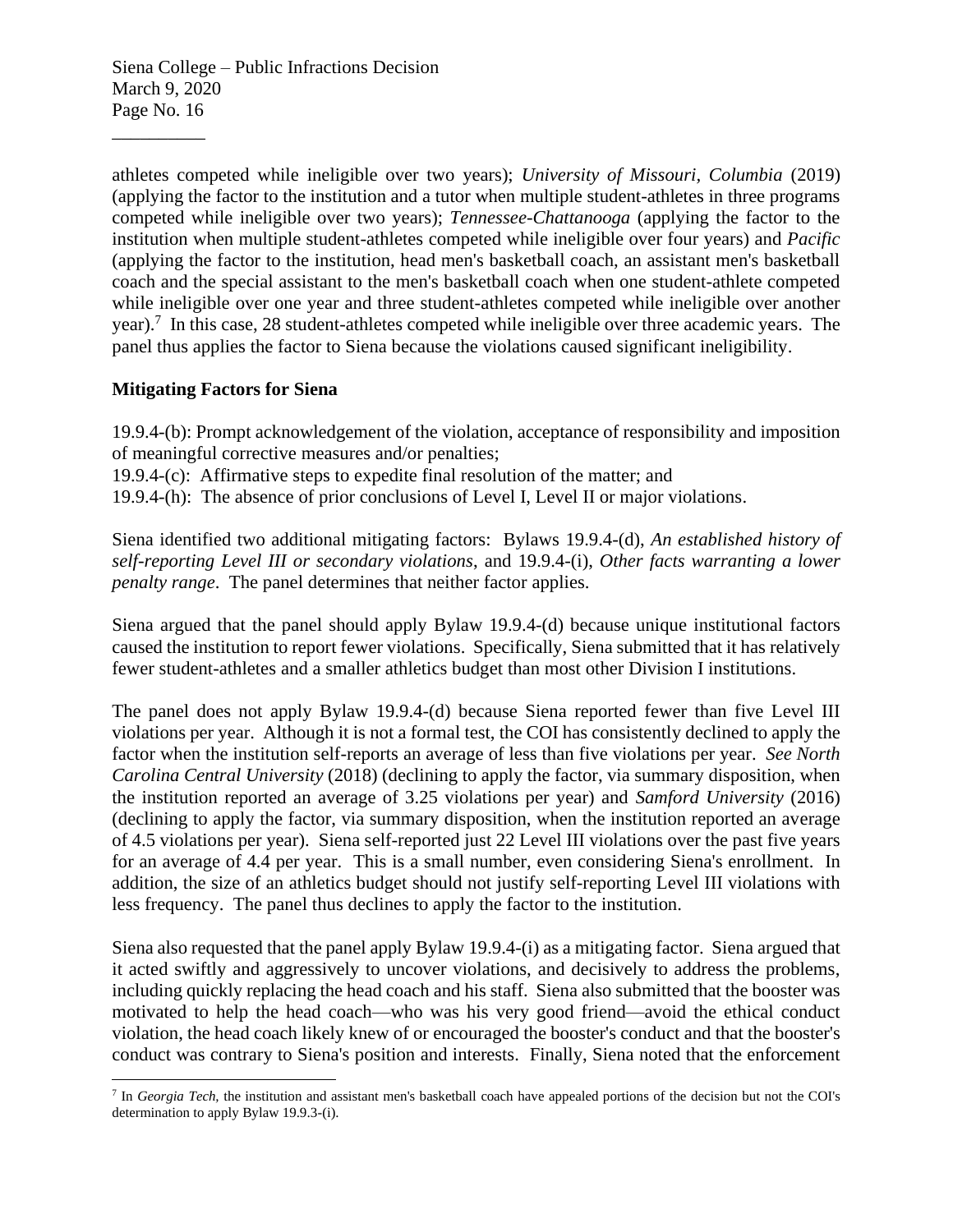\_\_\_\_\_\_\_\_\_\_

staff had difficulty obtaining phone records from the head coach after the booster interfered in the investigation, which resulted in a delay in case processing.

The panel declines to apply Bylaw 19.9.4-(i) because no other facts warrant a lower penalty range. The COI does not frequently apply the factor and has only applied it when a case involved unique circumstances. *See Oregon* (applying the factor to the institution when its robust monitoring detected an impermissible grade change and it acted quickly to prevent ineligible competition); *San Jose State* (applying the factor to the institution when it self-reported violations and took meaningful corrective action but the enforcement staff did not act on information for over 16 months); *Hawaii* (applying the factor to the institution on remand from the IAC when a full year elapsed from the time the institution filed its appeal to the time that the IAC issued its final directive to the panel) and *University of New Hampshire* (2014) (applying the factor, via summary disposition, to the institution when many of the impermissible benefits were small and given to student-athletes after they exhausted their eligibility, the benefits provided no significant advantage and at least one coach reported a potential violation promptly to compliance staff). Similar unique circumstances were not present in this case. The panel takes into consideration the institution's actions to expedite resolution of the case and address the violations in applying Bylaws 19.9.4-(b) and 19.9.4-(c), respectively, as mitigating factors. The panel also does not find, nor did the enforcement staff allege, that the head coach knew of or encouraged the booster's conduct. Lastly, the enforcement staff's difficulty in obtaining phone records from the head coach only delayed the processing of the case by a few months. The delays in *San Jose State* and *Hawaii*, however, were much more prolonged and for reasons less typical than the reason for delay in this case. Bylaw 19.9.4-(i) thus does not apply to the institution.

## **Aggravating Factors for the Head Coach**

19.9.3-(e): Unethical conduct, compromising the integrity of an investigation, failing to cooperate during an investigation or refusing to provide all relevant or requested information;

19.9.3- $(g)$ : Multiple Level II violations by the head coach;

19.9.3-(h): Persons of authority condoned, participated in or negligently disregarded the violation or related wrongful conduct;

19.9.3-(i): One or more violations caused significant ineligibility or other substantial harm to a student-athlete or prospect; and

19.9.3-(k): A pattern of noncompliance within the sport program involved.

The head coach disagreed that Bylaws 19.9.3-(e), *Unethical conduct, compromising the integrity of an investigation, failing to cooperate during an investigation or refusing to provide all relevant or requested information*, and 19.9.3-(i), *One or more violations caused significant ineligibility or other substantial harm to a student-athlete or prospect*, applied. The panel, however, determines that both apply to the head coach.

With respect to Bylaw 19.9.3-(e), the head coach disputed that he engaged in unethical conduct. The panel, however, concludes that the head coach violated ethical conduct legislation when he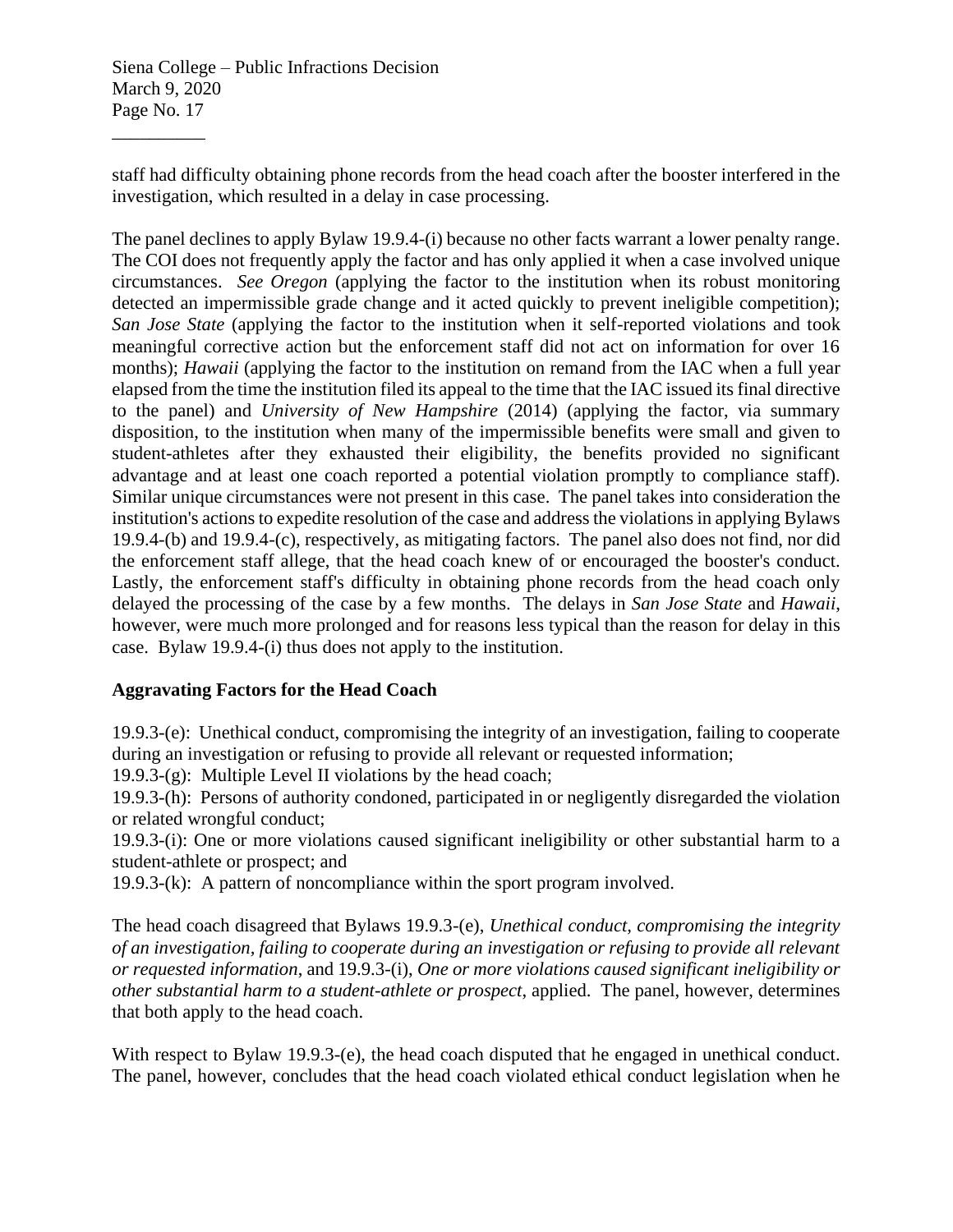\_\_\_\_\_\_\_\_\_\_

knowingly provided false or misleading information during the investigation. Accordingly, the factor applies.

Like Siena, the head coach contended that Bylaw 19.9.3-(i) should not apply because of circumstances associated with the violations that resulted in the ineligibility. He echoed Siena's argument that the impermissible cash payments that resulted in the ineligibility were minimal in value. He also argued that he arranged the impermissible transportation to help student-athletes because they were in a bind and needed the transportation.

The panel, however, applies the factor. The head coach's characterization of the benefits violations does not change the fact that 28 student-athletes competed while ineligible over three years because of the violations. The COI has consistently applied the factor to both institutions and the involved individual whose conduct caused the violations that resulted in the significant ineligibility. *See Georgia Tech*; *Missouri*; *Tennessee-Chattanooga* and *Pacific*.

The enforcement staff identified Bylaw 19.9.3-(m), *Intentional, willful or blatant disregard for the NCAA constitution and bylaws*, as an aggravating factor for the head coach. The panel, however, declines to apply the factor. In most cases in which the COI has applied the factor to an involved individual, the COI concluded that the individual knowingly violated the legislation. *See DePaul University* (2019) (applying the factor to the associate head men's basketball coach when he engaged in unethical conduct by knowingly arranging for an assistant operations director to violate recruiting and coaching activity legislation). The panel did not conclude, nor did the enforcement staff allege, such a violation. In addition, although the head coach should have consulted the compliance staff, the panel does not find that his conduct constitutes a blatant disregard for the legislation.

## **Mitigating Factor for the Head Coach**

19.9.4-(h): The absence of prior conclusions of Level I, Level II or major violations by the head coach.

The head coach identified three additional mitigating factors: Bylaws 19.9.4-(b), *Prompt acknowledgement of the violation, acceptance of responsibility and meaningful corrective measures and/or penalties*, 19.9.4-(f), *Exemplary cooperation*, and 19.9.4-(g), *The violations were unintentional, limited in scope and represent a deviation from otherwise compliant practices by the involved individual*, as mitigating factors. The panel determines that none applies.

The head coach argued that the panel should apply Bylaw 19.9.4-(b) as a mitigating factor. In support, he contended that he both promptly acknowledged the violation and accepted responsibility.

The panel does not apply Bylaw 19.9.4-(b) because the head coach did not promptly acknowledge and accept responsibility for all violations. The panel recognizes that the COI has applied the factor in prior cases when a party contests some allegations but acknowledges its shortcomings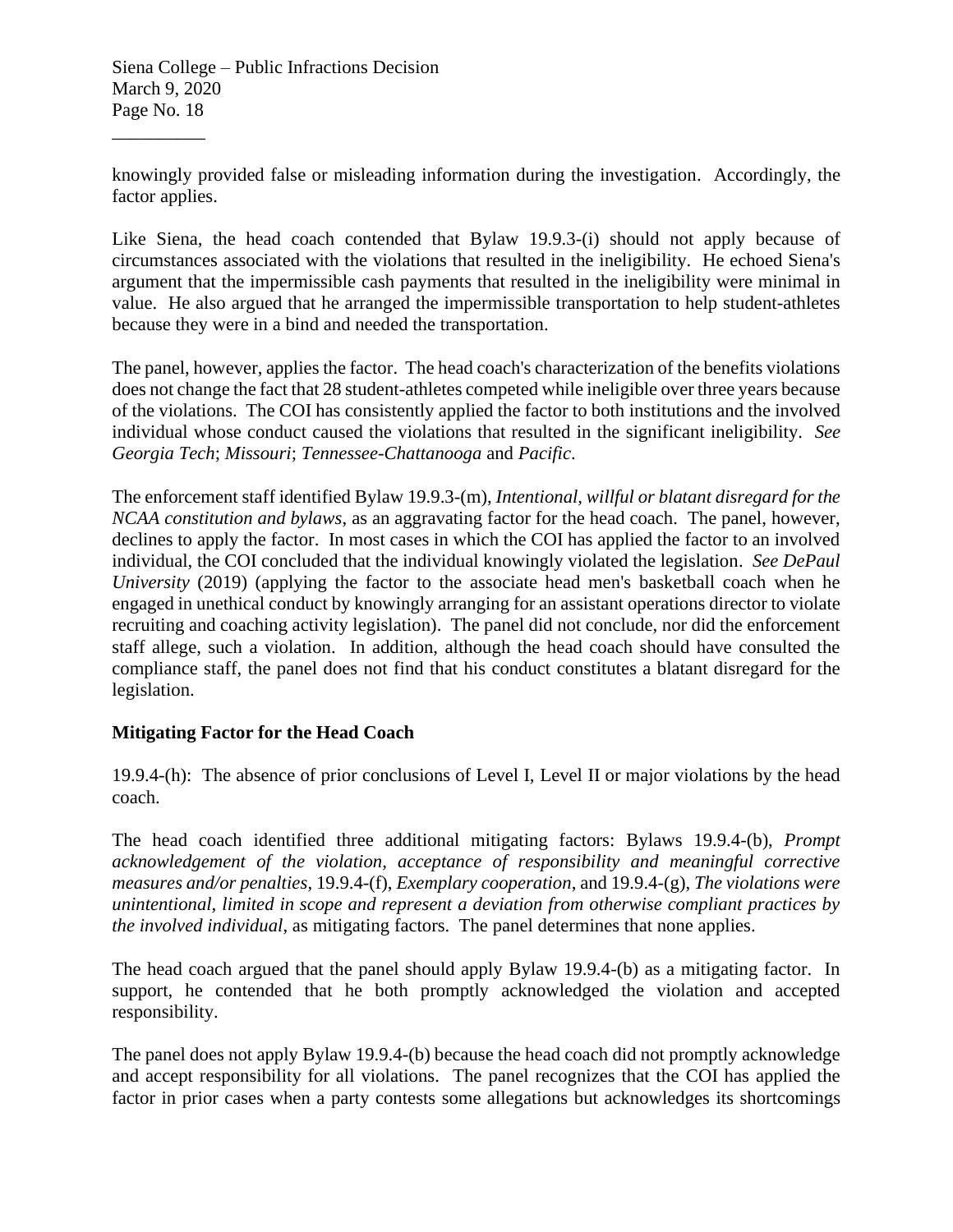\_\_\_\_\_\_\_\_\_\_

that resulted in the violations. *See Tennessee-Chattanooga* (applying the factor to the head men's tennis coach when he contested violations but repeatedly acknowledged his shortcomings and accepted responsibility for not asking follow-up questions that could have stopped violations). In this case, the head coach contests one of the benefits violations and that he violated ethical conduct responsibility legislation but agrees with the other violations. Unlike in *Tennessee-Chattanooga*, however, the head coach never fully acknowledged his shortcomings that resulted in the violations. Likewise, he was personally involved in the violations that spanned three years. Further, his knowing provision of false or misleading information during the investigation harmed the infractions process. Bylaw 19.9.4-(b) thus does not apply.

The head coach requested that the panel apply Bylaw 19.9.4-(f) because he asserted that his cooperation was exemplary. He contended that he expended significant resources to provide his phone records and allowed the enforcement staff to obtain a mirror-image of his phone. He also noted that he participated in two interviews with the enforcement staff.

While the panel acknowledges that the head coach cooperated, his cooperation was not exemplary and Bylaw 19.9.4-(f) does not apply. The COI uses a high standard to assess exemplary cooperation and has determined that the factor applies in a limited number of cases. *See Northern Colorado* (applying the factor to the institution when it searched coaches' offices, inventoried the items found, imaged computer drives and email accounts, and obtained its student-athletes' coursework submitted to other institutions when investigating potential academic violations) and *Oklahoma State University* (2015) (applying the factor, via summary disposition, to the institution when it assisted the enforcement staff in reviewing over 50,000 emails and other records and conducting roughly 90 interviews). In this case, the head coach knowingly provided false or misleading information during the investigation. In addition, although he ultimately produced phone records, the enforcement staff's difficulty in obtaining these records from the head coach necessitated the involvement of the COI chair to facilitate completion of the investigation. The head coach's cooperation was not exemplary.

With regard to Bylaw 19.9.4-(g), the head coach contended that the factor should apply because the violations were a deviation from an otherwise compliant twenty-seven years in coaching. A party, however, must show all three prongs of the bylaw—unintentional violations, limited violations and a deviation from compliant practices—for the factor to apply. The COI has declined to apply the factor when the violations occurred over multiple months or years. *See UCSB* (determining that the factor did not apply to the head men's water polo coach when violations spanned two years); *Oregon* (determining that the factor did not apply to the head men's basketball coach when the violations spanned three-and-a-half years and involved multiple instances of the same impermissible conduct) and *Monmouth* (determining that the factor did not apply to the head men's tennis coach when the violations occurred during an entire semester). $8$  As in these cases, the violations were not limited because they spanned the head coach's final three years at Siena. The panel thus does not apply the factor to the head coach.

<sup>&</sup>lt;sup>8</sup> In *UCSB*, the head men's water polo coach has appealed portions of the decision but not the COI's determination to not apply Bylaw 19.9.4-(g).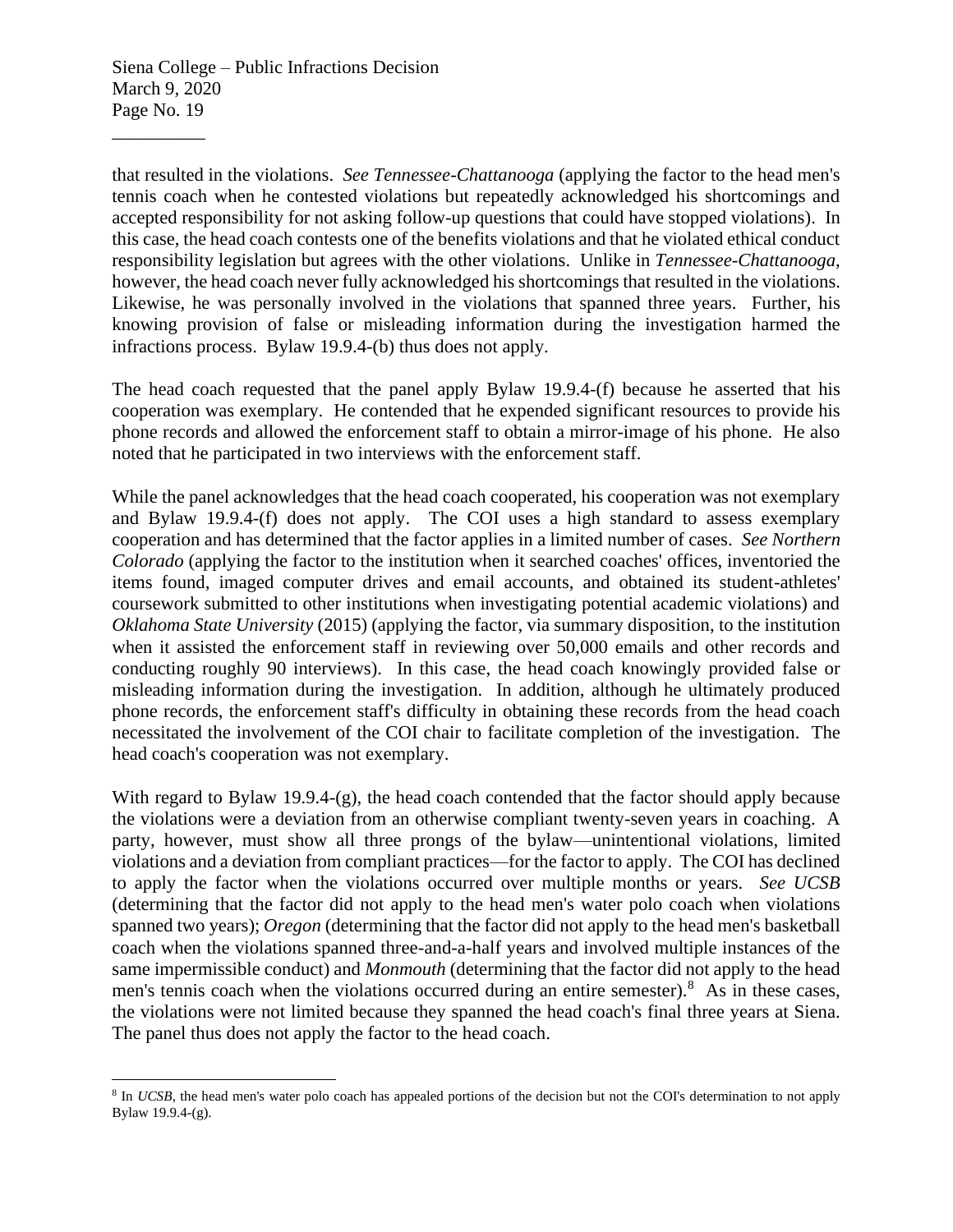\_\_\_\_\_\_\_\_\_\_

All the penalties prescribed in this case are independent and supplemental to any action the NCAA Division I Committee on Academics has taken or may take through its assessment of postseason ineligibility, historical penalties or other penalties. In prescribing penalties, the panel considered Siena's cooperation in all parts of this case and determines it was consistent with Siena's obligation under Bylaw 19.2.3. The panel also considered Siena's corrective actions, which are contained in Appendix One. The panel prescribes the following penalties:

## **Core Penalties for Level II-Standard Violations (Bylaw 19.9.5)**

- 1. Probation: Three years of probation from March 9, 2020, through March 8, 2023.
- 2. Financial penalty: Siena shall pay a fine of \$5,000.

# **Core Penalties for Level II-Aggravated Violations (Bylaw 19.9.5)**

3. Show-cause order: The head coach provided impermissible benefits in the form of cash payments to student-athletes from the 2015-16 through 2017-18 academic years. He also arranged for his staff members to provide impermissible long-distance ground transportation to student-athletes on multiple occasions. These benefits resulted in student-athletes competing and receiving expenses while ineligible during this time period. The head coach also directed and permitted the DOBO to provide impermissible basketball instruction to student-athletes throughout the 2017-18 academic year, which caused the program to exceed the permissible number of countable coaches. In addition, after he resigned from Siena, the head coach knowingly provided false or misleading information during the investigation. Therefore, he shall be subject to a three-year show-cause order from March 9, 2020, to March 8, 2023. Pursuant to COI IOP 5-15-3-1, if the head coach seeks employment or affiliation with any athletically related position at an NCAA member institution during the three-year show-cause period, any employing institution shall be required to contact the Office of the Committees on Infractions (OCOI) to make arrangements to show cause why restrictions on all athletically related activity should not apply.

Head coach restriction: The head coach violated head coach responsibility legislation when he failed to promote an atmosphere of compliance. Bylaw 19.9.5.5 and the Figure 19-1 penalty guidelines contemplate head coach suspensions to address head coach responsibility violations. Therefore, should the head coach become employed in an athletically related position at an NCAA member institution during the three-year show-cause period, he shall be suspended from 30 percent of the first season of his employment. The suspension shall run concurrently with the first year of the show-cause order. Because the show-cause order restricts the head coach from all athletically related activity, the suspension is subsumed within the show-cause order.

Although each case is unique, the show-cause order is consistent with those prescribed in prior cases involving Level-II Aggravated violations that include ethical conduct and head coach responsibility violations. *See Sam Houston State University* (concluding, via summary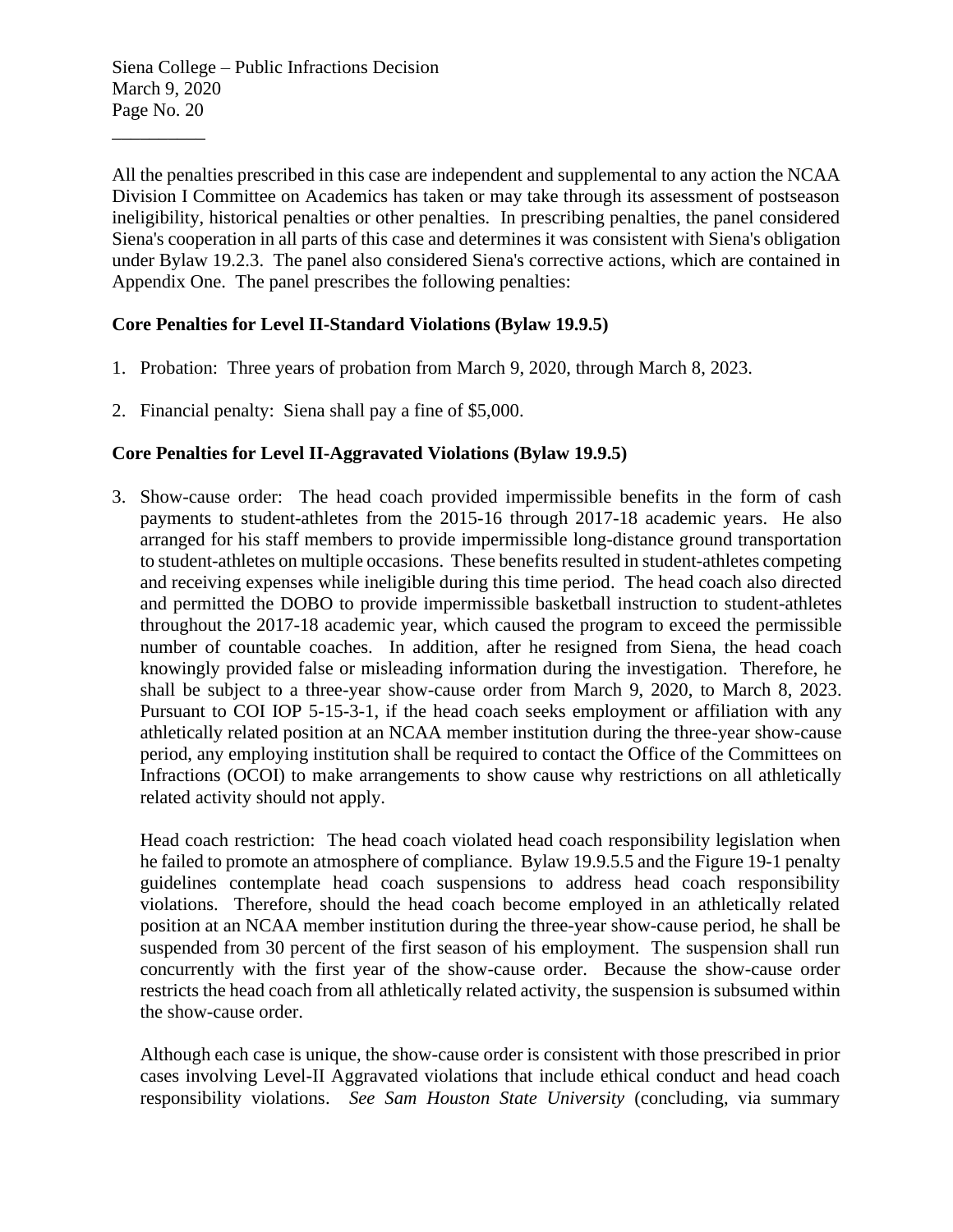\_\_\_\_\_\_\_\_\_\_

disposition, that Level II-Aggravated violations occurred when the head women's tennis coach engaged in unethical conduct for knowingly providing and arranging for impermissible recruiting inducements and benefits, violated contact legislation and failed to promote compliance, and prescribing a three-year show-cause order with a suspension of 30 percent of his first season of employment subsumed within the order) and *Florida International* (concluding, via summary disposition, that the head women's basketball coach committed Level II-Aggravated violations when he engaged in unethical conduct and failed to promote compliance by intentionally violating benefits legislation, and prescribing a two-year showcause order with a suspension of 50 percent of his first season of employment following the show-cause period). As in these cases, the show-cause order falls within the membershipapproved penalty guidelines.

### **Additional Penalties for Level II-Standard Violations (Bylaw 19.9.7)**

- 4. Public reprimand and censure through the release of the public infractions decision.
- 5. Vacation of team and individual records: Ineligible participation in the men's basketball program occurred over three academic years as a result of violations in this case.<sup>9</sup> Therefore, pursuant to Bylaws 19.9.7-(g) and 31.2.2.3 and COI IOP 5-15-7, Siena shall vacate all regular season and conference tournament wins, records and participation in which the ineligible student-athletes competed from the time they became ineligible through the time they were reinstated as eligible for competition.<sup>10</sup> This order of vacation includes all regular season competition and conference tournaments. Further, if the ineligible student-athletes participated in NCAA postseason competition at any time they were ineligible, Siena's participation in the postseason contests in which the ineligible competition occurred shall be vacated. The individual records of the ineligible student-athletes shall also be vacated. However, the individual finishes and any awards for all eligible student-athletes shall be retained. Further, Siena's records regarding its athletics programs, as well as the records of head coaches, shall reflect the vacated records and be recorded in all publications in which such records are reported, including, but not limited to, institutional media guides, recruiting material, electronic and digital media plus institutional, conference and NCAA archives. Any institution that may subsequently hire the affected head coach shall similarly reflect the vacated wins in his career records documented in media guides and other publications cited above. Head

<sup>9</sup> The parties agreed that ineligible competition occurred from 2015-16 through 2017-18. The parties initially did not identify any specific dates of ineligible competition in the 2015-16 academic year. The panel asked the parties at the hearing why they did not identify these dates. In response, the parties agreed that student-athletes competed while ineligible during the 2016 spring term but could not identify any earlier dates because they could not determine when the head coach first gave an impermissible cash payment to student-athletes during the 2015 fall term. While the panel is concerned that the parties could not identify all specific dates of ineligible competition, it recognizes that the parties agreed upon nearly all dates of ineligible competition over three years and that unique circumstances prevented the parties from identifying specific dates in the fall of 2015. The vacation penalty applies to all the agreed-upon dates of ineligible competition (i.e., from the 2016 spring term through the 2017-18 academic year).

 $10$  Pursuant to Bylaw 19.9.7-(g), the COI may prescribe vacation of records when a student-athlete competes while ineligible. Among other examples, vacation is particularly appropriate when a case involves the direct involvement of a coach. *See* COI IOP 5-15-7. None of these factors, however, is necessary for the COI to prescribe the penalty. *See North Carolina Central University*, IAC Report No. 499 (2018). The COI has consistently prescribed vacation of records in cases in which the institution provided impermissible benefits that resulted in ineligible competition. *See Tennessee-Chattanooga*; *Mississippi* (2017) and *Pacific*.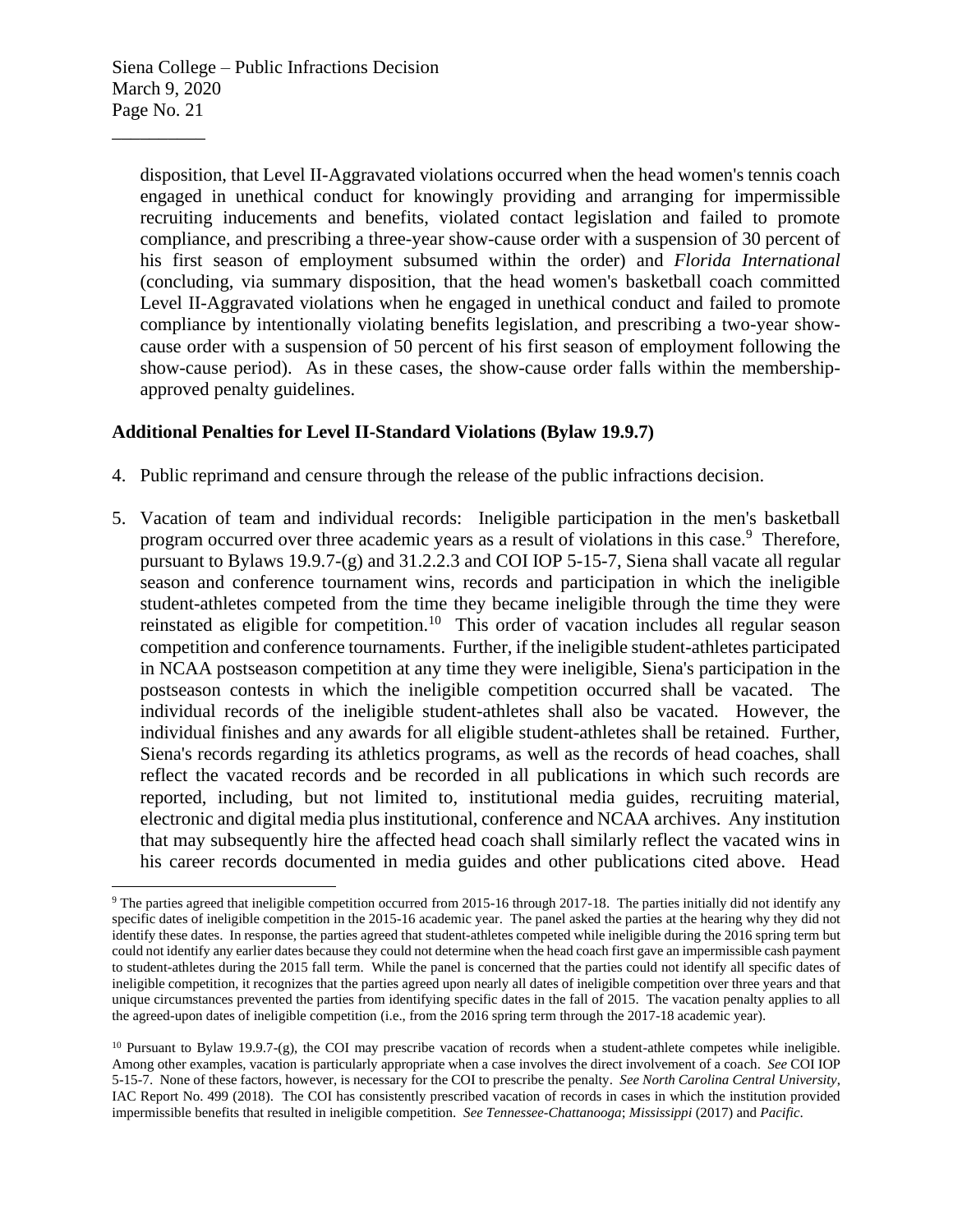\_\_\_\_\_\_\_\_\_\_

coaches with vacated wins on their records may not count the vacated wins toward specific honors or victory "milestones" such as 100th, 200th or 500th career victories. Any public reference to the vacated records shall be removed from the athletics department stationary, banners displayed in public areas and any other forum in which they may appear. Any trophies awarded by the NCAA in men's basketball shall be returned to the Association.

Finally, to aid in accurately reflecting all institutional and student-athlete vacations, statistics and records in official NCAA publications and archives, the sports information director (or other designee as assigned by the director of athletics) must contact the NCAA Media Coordination and Statistics office and appropriate conference officials to identify the specific student-athletes and contests impacted by the penalties. In addition, the institution must provide the NCAA Media Coordination and Statistics office with a written report detailing those discussions. This written report will be maintained in the permanent files of the NCAA Media Coordination and Statistics office. This written report must be delivered to the office no later than 14 days following the release of this decision or, if the institution appeals the vacation penalty, at the conclusion of the appeals process. A copy of the written report shall also be delivered to the OCOI at the same time.

- 6. Disassociation: As a corrective action, Siena notified the booster on May 23, 2019, that Siena disassociated him for three years. The panel extends this institutionally-imposed disassociation through three years from the release of the decision, incorporates the conditions of disassociation identified by Siena and includes an additional condition pursuant to Bylaw 19.9.7-(i). Specifically, disassociation shall last through March 8, 2023, and include:
	- a. Refraining from accepting any assistance from the booster that would aid in the recruitment of prospects or the support of enrolled student-athletes;
	- b. Refusing financial assistance for Siena's athletics program from the booster;
	- c. Ensuring that no athletics benefit or privilege is provided to the booster, either directly or indirectly, that is not generally available to the public at large;
	- d. Restricting the booster from having contact with prospects or enrolled student-athletes;
	- e. Not permitting the booster to utilize Siena workout facilities without a paid membership that is available to the general public;
	- f. Restricting the booster from access to athletics department staff members regarding any athletics matter; and
	- g. Taking other actions that Siena determines to be within its authority to eliminate the involvement of the booster in the institution's athletics program. $<sup>11</sup>$ </sup>

<sup>&</sup>lt;sup>11</sup> Siena identified conditions a through f in its institutionally-imposed disassociation.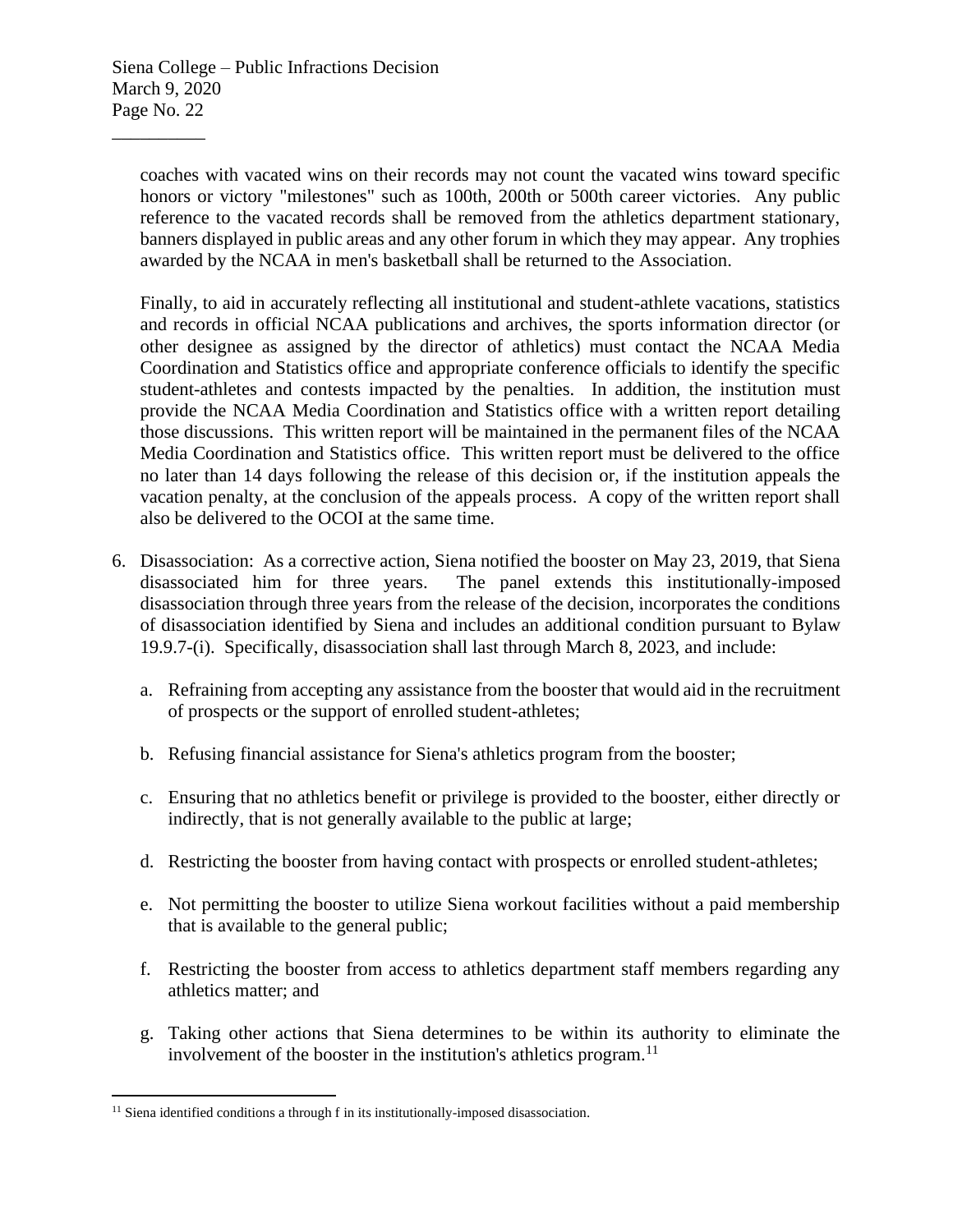- 7. During the period of probation, Siena shall:
	- a. Continue to develop and implement a comprehensive educational program on NCAA legislation to instruct coaches, the faculty athletics representative, all athletics department personnel and all institutional staff members with responsibility for recruiting and certification legislation;
	- b. Submit a preliminary report to the OCOI by April 30, 2020, setting forth a schedule for establishing this compliance and educational program;
	- c. File with the OCOI annual compliance reports indicating the progress made with this program by February 1 during each year of probation. Particular emphasis shall be placed on rules education and monitoring related to benefits, coaching activity, head coach responsibility, institutional control of boosters and ethical conduct legislation;
	- d. Inform prospects in the men's basketball program in writing that Siena is on probation for three years and detail the violations committed. If a prospect takes an official paid visit, the information regarding violations, penalties and terms of probation must be provided in advance of the visit. Otherwise, the information must be provided before a prospect signs a National Letter of Intent; and
	- e. Publicize specific and understandable information concerning the nature of the infractions by providing, at a minimum, a statement to include the types of violations and the affected sport programs and a direct, conspicuous link to the public infractions decision located on the athletic department's main webpage "landing page" and in the media guides for men's basketball. The institution's statement must: (i) clearly describe the infractions; (ii) include the length of the probationary period associated with the case; and (iii) give members of the general public a clear indication of what happened in the case to allow the public (particularly prospects and their families) to make informed, knowledgeable decisions. A statement that refers only to the probationary period with nothing more is not sufficient.
- 8. Following the receipt of the final compliance report and prior to the conclusion of probation, Siena's president shall provide a letter to the COI affirming that Siena's current athletics policies and practices conform to all requirements of NCAA regulations.

\_\_\_\_\_\_\_\_\_\_\_\_\_\_\_\_\_\_\_\_\_\_\_\_\_\_\_\_\_\_\_\_\_\_\_\_\_\_\_\_\_\_\_\_\_\_\_\_\_\_\_\_\_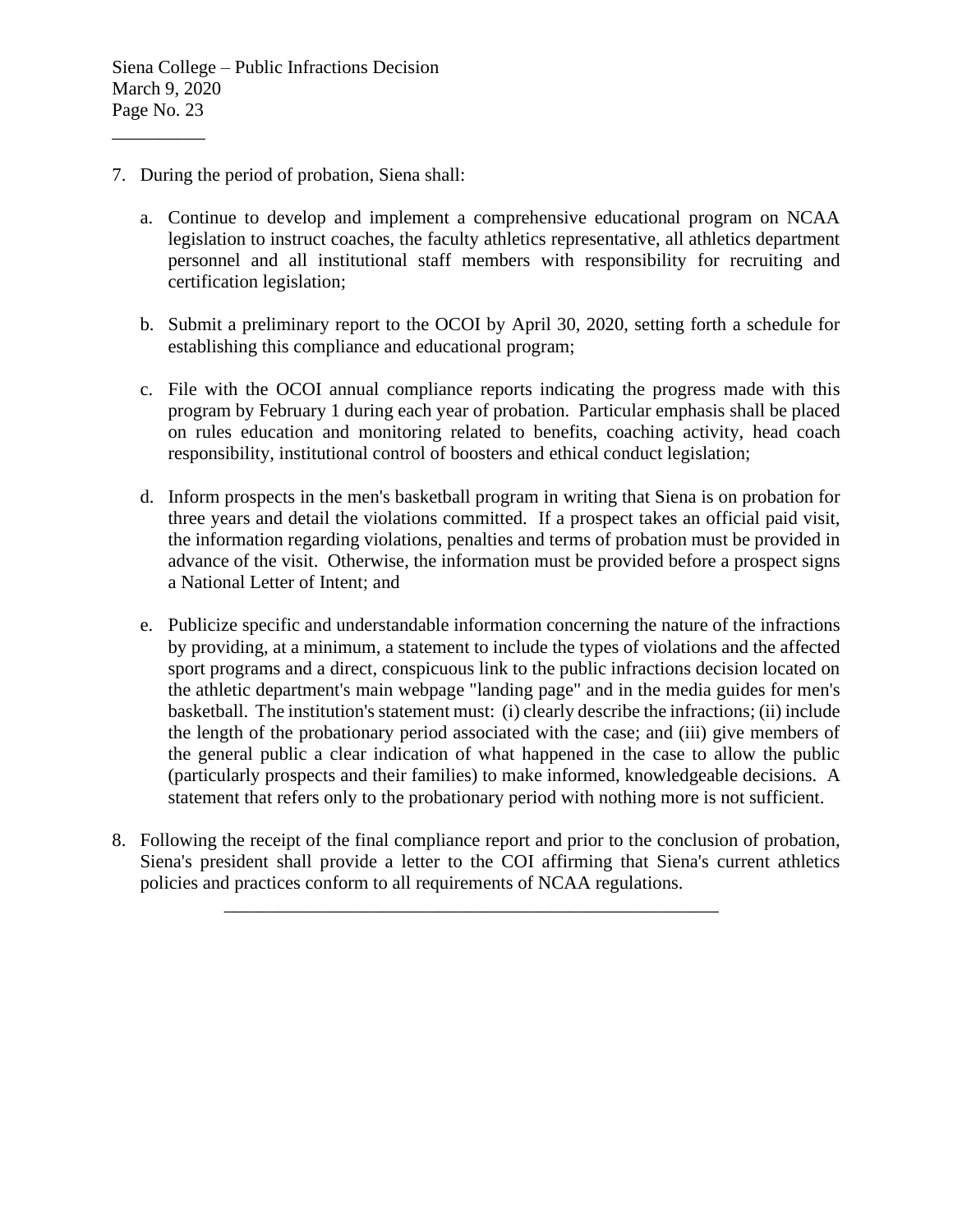\_\_\_\_\_\_\_\_\_\_

The COI advises Siena and the head coach and that they should take every precaution to ensure that they observe the terms of the penalties. The COI will monitor Siena while it is on probation to ensure compliance with the penalties and terms of probation and may extend the probationary period, among other action, if Siena does not comply or commits additional violations. Likewise, any action by Siena or the head coach contrary to the terms of any of the penalties or any additional violations shall be considered grounds for prescribing more severe penalties and/or may result in additional allegations and violations.

#### NCAA COMMITTEE ON INFRACTIONS PANEL

Norman Bay Carol Cartwright Jody Conradt Joel Maturi, Chief Hearing Officer Gary L. Miller Kay Norton Roderick Perry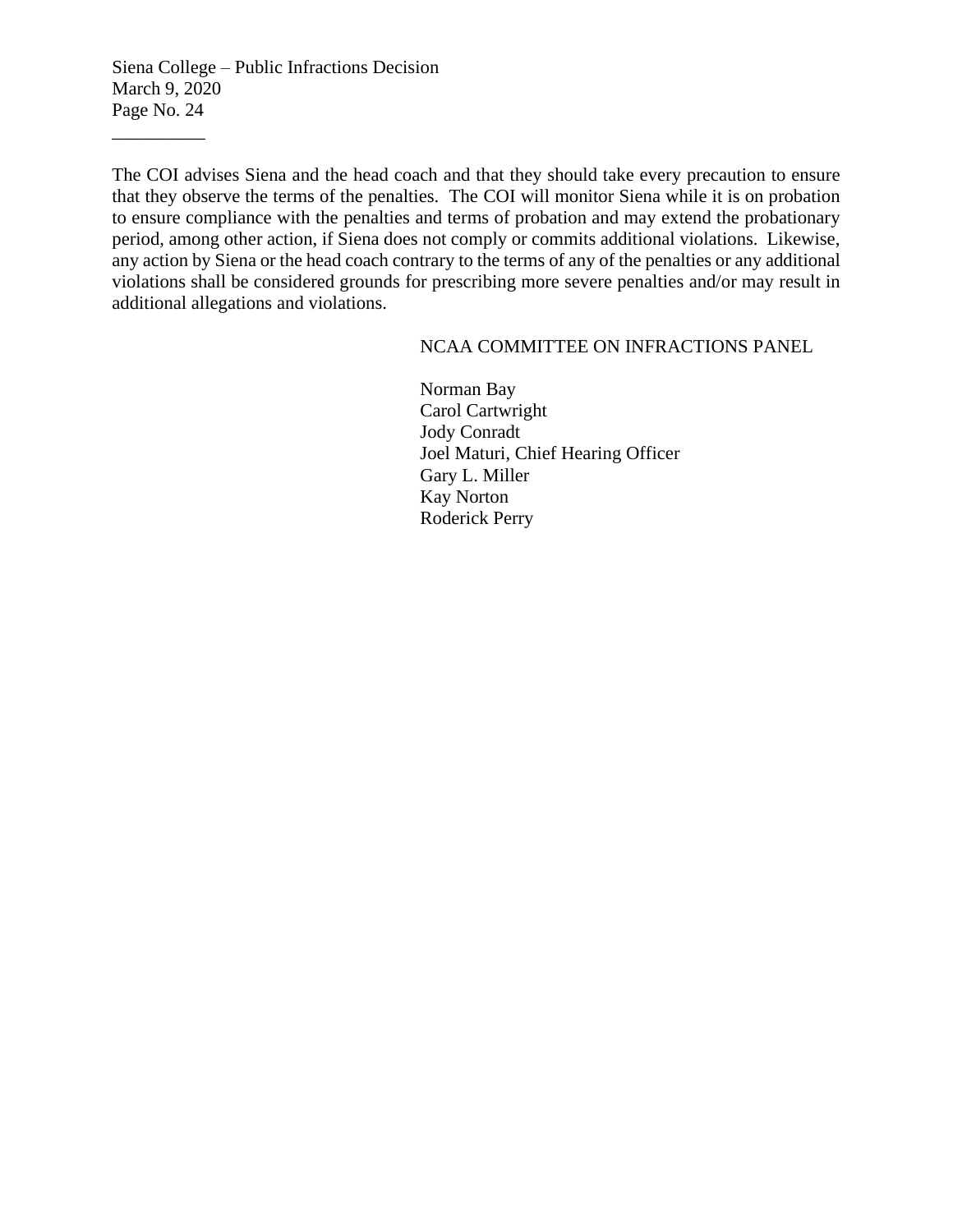\_\_\_\_\_\_\_\_\_\_

#### **APPENDIX ONE**

## **SIENA'S CORRECTIVE ACTIONS IDENTIFIED IN ITS RESPONSE TO THE NOTICE OF ALLEGATIONS**

Siena ended its employment relationships with the head coach, three assistant men's basketball coaches and the DOBO. Siena negotiated the resignation of the head coach, which was effective April 9, 2018, and announced on April 12, 2018, as a result of the information it had obtained at that point regarding the conduct that forms the basis of Allegations 1-(a)(1), 1-(a)(2), 2-(b)(2), 2, and 3, as well as other conduct that did not constitute a violation of legislation. Siena initially suspended the DOBO on March 13, 2018, as a result of failure to adhere to Siena's counsel's direction not to contact any witnesses during the investigation. The DOBO's employment was terminated on May 8, 2018, and the termination was confirmed in a letter dated May 9, 2018. Two assistant coaches were notified orally on May 21, 2018, that their employment was terminated effective June 20, 2018. The third assistant coach resigned his employment on April 23, 2018, prior to Siena terminating his employment. His last day of work was April 30, 2018. Siena ended its employment relationships with the DOBO and two assistant coaches and would have terminated its relationship with the third assistant coach as a result of their involvement, knowledge of, or failure to report the violations set forth in Allegations 1 and 2, as well as their involvement, knowledge of, or failure to report other conduct that did not violation NCAA legislation.

In addition to those actions, during late 2018 and early 2019, Siena took the following actions to address the tracking of expense and per diem reimbursement policies, procedures and operations that led to the violations underlying Allegation 1, to reinforce the limitation on instructional activities that noncoaching staff are barred from engaging in to avoid the conduct that resulted in the violation underlying Allegation 2, to reinforce head coach control responsibilities in connections with Allegation 3, and to remove from the program an athletics representative who engaged in the conduct relating to Allegation 4.

• The athletics' per diem policy was reviewed with finance and athletics department staff. The per diem policy was clarified and modified. The policy manual was updated with clarified policy. Each team has been supplied with individual credit cards to use for the provision of permissible travel and meals in order to more easily track these expenses.

For men's basketball, a cash per diem is no longer distributed after a game. Food is purchased and distributed to team and staff members post-game. (Allegation 1)

• A separate position of business manager was created within athletics (duties were previously managed by an associate athletic director) to better monitor and track day-to-day business processes and expenses, and to allow the associate director more time to educate coaches and staff, work with compliance and finance, and to spot issues. The business manager is also working with compliance to utilize ARMS to streamline and bring greater consistency into the business processes and operations. (Allegation 1)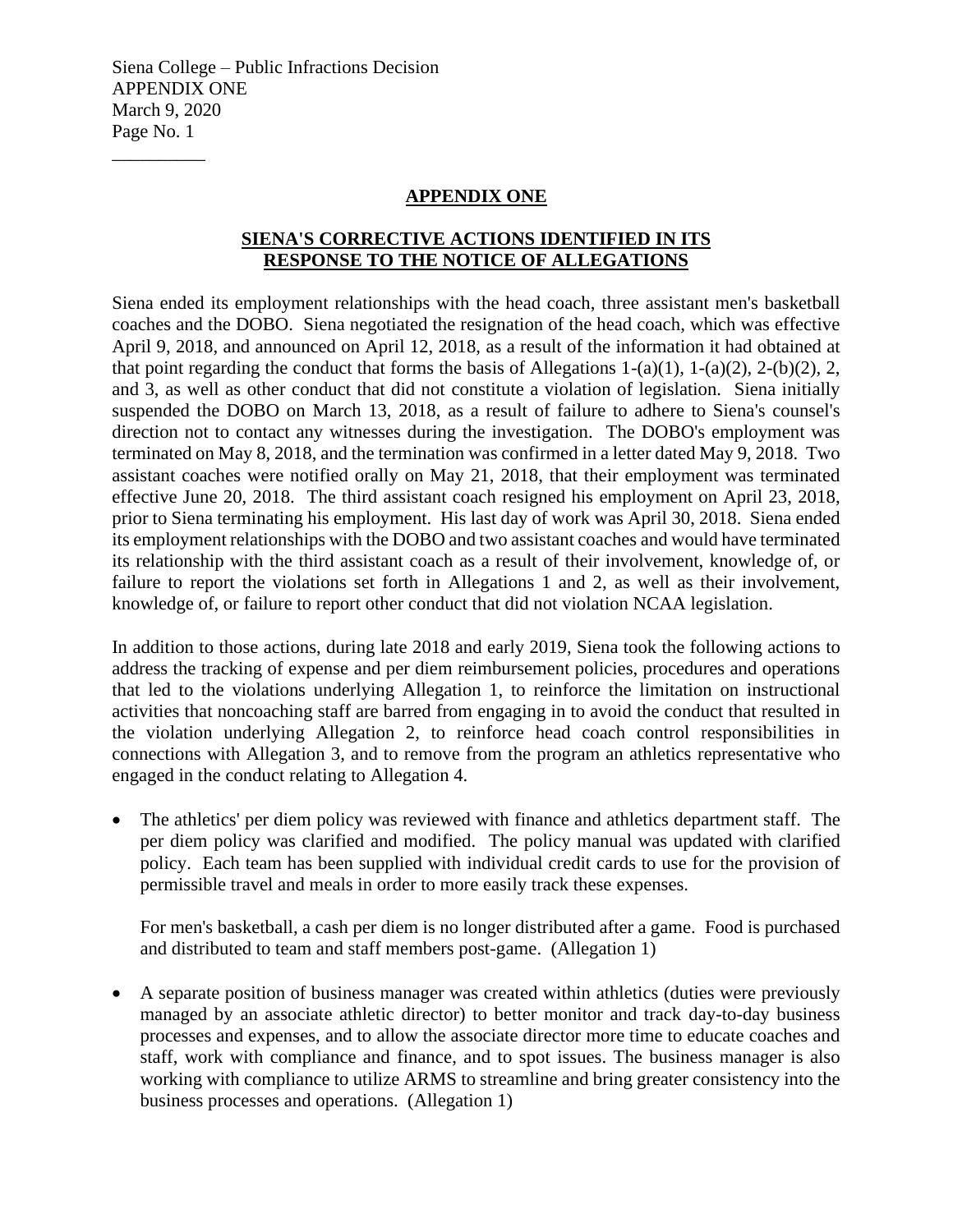\_\_\_\_\_\_\_\_\_\_

• The athletics compliance officer was reclassified to assistant athletic director for compliance. The changed status was done to more clearly indicate his authority and his responsibilities as compliance officer.

The assistant athletic director for compliance now reports to the senior associate athletic director/senior woman administrator on matters related to NCAA, MAAC and college compliance matters, and reports to college counsel for matters of higher risk such as major NCAA violations. As necessary and appropriate, the assistant athletic director for compliance will also report matters of concern to the Title IX-VII officer. (Allegations 1-4)

- The college finance office's director of accounting has been designated as the primary liaison to the athletics department on day-to-day business operations. The athletic department's associate director/operations works directly with this person on process, approvals and identifying where potential issues may lie relating to finance-related issues. (Allegation 1)
- The college disassociated the booster for a period of three years. Appropriate staff members were informed of this action by the college counsel. (Allegation 4).
- Training sessions to educate all coaches on business operations protocols are held each fall (started in 2018). (Allegation 1)
- Continuing education is done on an ongoing basis at monthly coaches and staff meetings on relevant compliance topics, including head coach control responsibility. (Allegations 1-4)
- Continuing education is done on an ongoing basis at monthly coaches and staff meetings on different Department and Campus policy matters. (Allegations 1-4)
- An additional agreement was developed that compliments the college's credit card authorization form that details what expenses are permissible, includes deadlines for reconciliation of the holder credit card statement and outlines consequences when deadlines are not met. (Allegation 1)
- The assistant athletic director for compliance developed a list of activities that are permissible for noncoaching staff members (e.g., director of operations) to perform. That list is reviewed with the coaching staff. In addition, a form has been developed that the noncoaching staff members must read and sign indicating they understand what is not permissible and are in compliance. This attestation will be distributed via ARMS and requires an electronic signature, including from noncoaching men's basketball and women's basketball staff members. (Allegation 2)
- The department's policy manual went through an annual review. Along with being available online, a hard copy has been distributed to each team's coaching staff and to all administrative areas. (Allegations 1-4)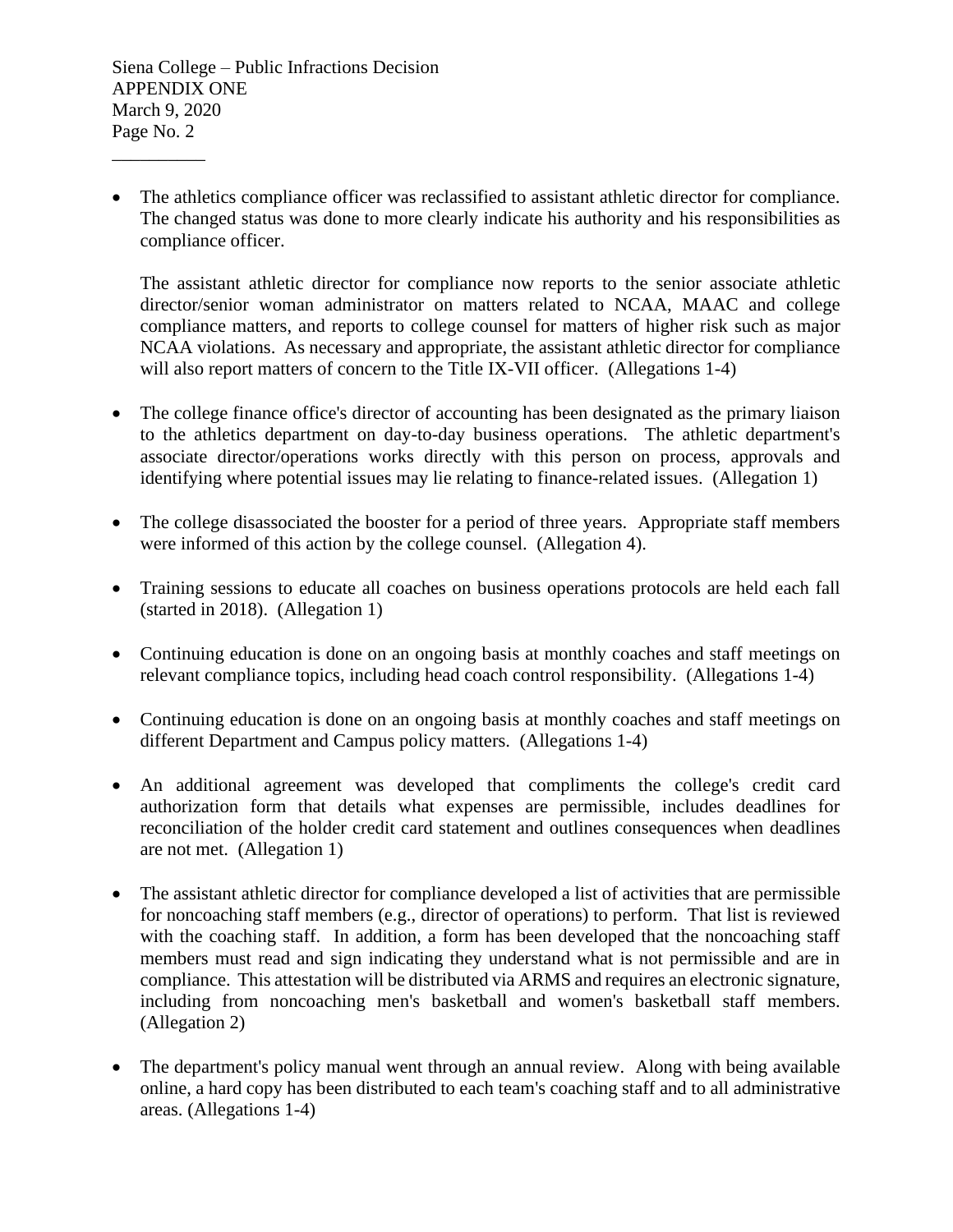#### **APPENDIX TWO Bylaw Citations**

### **Division I 2015-16 Manual**

\_\_\_\_\_\_\_\_\_\_

**11.1.1.1 Responsibility of Head Coach.** An institution's head coach is presumed to be responsible for the actions of all institutional staff members who report, directly or indirectly, to the head coach. An institution's head coach shall promote an atmosphere of compliance within his or her program and shall monitor the activities of all institutional staff members involved with the program who report, directly or indirectly, to the coach.

**12.11.1 Obligation of Member Institution to Withhold Student-Athlete From Competition.**  If a student-athlete is ineligible under the provisions of the constitution, bylaws or other regulations of the Association, the institution shall be obligated to apply immediately the applicable rule and to withhold the student-athlete from all intercollegiate competition. The institution may appeal to the Committee on Student- Athlete Reinstatement for restoration of the student-athlete's eligibility as provided in Bylaw 12.12 if it concludes that the circumstances warrant restoration.

**16.8.1 Permissible.** An institution, conference or the NCAA may provide actual and necessary expenses to a student-athlete to represent the institution in practice and competition (including expenses for activities/travel that are incidental to practice or competition). In order to receive competition-related expenses, the student-athlete must be eligible for competition.

**16.11.2.1 General Rule.** The student-athlete shall not receive any extra benefit. The term "extra benefit" refers to any special arrangement by an institutional employee or representative of the institution's athletics interests to provide the student-athlete or his or her family members or friends with a benefit not expressly authorized by NCAA legislation.

#### **Division I 2016-17 Manual**

**11.1.1.1 Responsibility of Head Coach.** An institution's head coach is presumed to be responsible for the actions of all institutional staff members who report, directly or indirectly, to the head coach. An institution's head coach shall promote an atmosphere of compliance within his or her program and shall monitor the activities of all institutional staff members involved with the program who report, directly or indirectly, to the coach.

**12.11.1 Obligation of Member Institution to Withhold Student-Athlete From Competition.**  If a student-athlete is ineligible under the provisions of the constitution, bylaws or other regulations of the Association, the institution shall be obligated to apply immediately the applicable rule and to withhold the student-athlete from all intercollegiate competition. The institution may appeal to the Committee on Student-Athlete Reinstatement for restoration of the student-athletes eligibility as provided in Bylaw 12.12 if it concludes that the circumstances warrant restoration.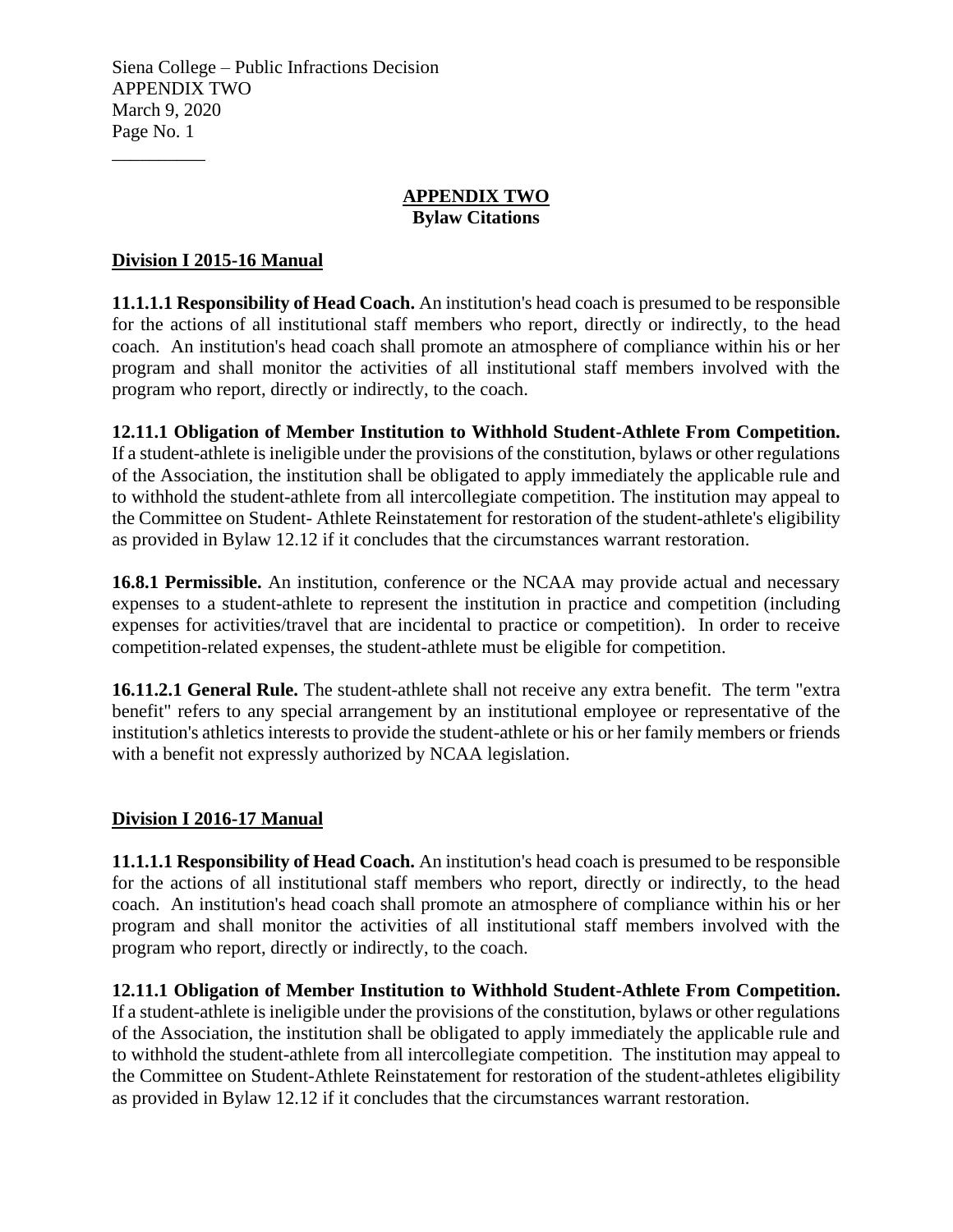\_\_\_\_\_\_\_\_\_\_

**16.8.1 Permissible.** An institution, conference or the NCAA may provide actual and necessary expenses to a student-athlete to represent the institution in practice and competition (including expenses for activities/travel that are incidental to practice or competition). In order to receive competition-related expenses, the student-athlete must be eligible for competition.

**16.11.2.1 General Rule.** The student-athlete shall not receive any extra benefit. The term "extra benefit" refers to any special arrangement by an institutional employee or representative of the institution's athletics interests to provide the student-athlete or his or her family members or friends with a benefit not expressly authorized by NCAA legislation.

**16.11.2.2 Other Prohibited Benefits.** An institutional employee or representative of the institution's athletics interests may not provide a student-athlete with extra benefits or services, including, but not limited to:

(d) Transportation (e.g., a ride home with a coach), except as permitted in Bylaw 16.9.1, even if the student-athlete reimburses the institution or the staff member for the appropriate amount of the gas or expense; or

# **Division I 2017-18 Manual**

**10.01.1 Honesty and Sportsmanship.** Individuals employed by (or associated with) a member institution to administer, conduct or coach intercollegiate athletics and all participating studentathletes shall act with honesty and sportsmanship at all times so that intercollegiate athletics as a whole, their institutions and they, as individuals, shall represent the honor and dignity of fair play and the generally recognized high standards associated with wholesome competitive sports.

10.1 Unethical Conduct. Unethical conduct by a prospective or enrolled student-athlete or a current or former institutional staff member, which includes any individual who performs work for the institution or the athletics department even if he or she does not receive compensation for such work, may include, but is not limited to, the following:

(c) Knowingly furnishing or knowingly influencing others to furnish the NCAA or the individual's institution false or misleading information concerning an individual's involvement in or knowledge of matters relevant to a possible violation of an NCAA regulation;

**11.1.1.1 Responsibility of Head Coach.** An institution's head coach is presumed to be responsible for the actions of all institutional staff members who report, directly or indirectly, to the head coach. An institution's head coach shall promote an atmosphere of compliance within his or her program and shall monitor the activities of all institutional staff members involved with the program who report, directly or indirectly, to the coach.

**11.7.3 Noncoaching Staff Member with Sport-Specific Responsibilities.** A noncoaching staff member with sport-specific responsibilities (e.g., director of operations, administrative assistant) is prohibited from participating in on-court or on-field activities (e.g., assist with drills, throw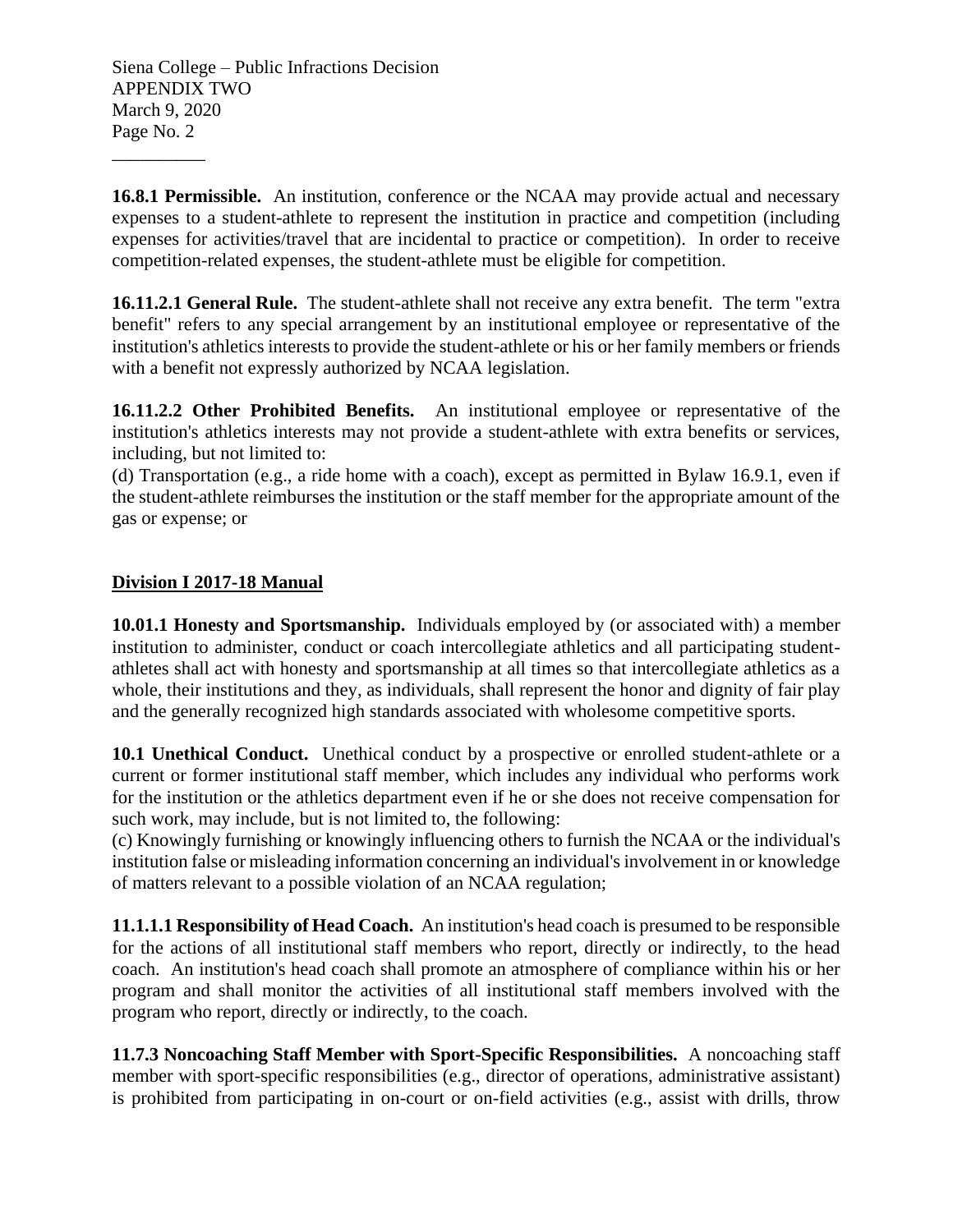\_\_\_\_\_\_\_\_\_\_

batting practice, signal plays) and is prohibited from participating with or observing studentathletes in the staff member's sport who are engaged in nonorganized voluntary athletically related activities.

**11.7.6 Limitations on Number of Coaches and Off-Campus Recruiters.** There shall be a limit on the number of coaches (other than graduate assistant coaches per Bylaws 11.01.3 and 11.01.4, student assistant assistant coaches per Bylaw 11.01.5 and volunteer coaches per Bylaw 11.01.6) who may be employed by an institution and who may contact or evaluate prospective studentathletes off campus in each sport as follows: Basketball, Men's...............................4

**12.11.1 Obligation of Member Institution to Withhold Student-Athlete From Competition.**  If a student-athlete is ineligible under the provisions of the constitution, bylaws or other regulations of the Association, the institution shall be obligated to apply immediately the applicable rule and to withhold the student-athlete from all intercollegiate competition. The institution may appeal to the Committee on Student-Athlete Reinstatement for restoration of the student-athlete's eligibility as provided in Bylaw 12.12 if it concludes that the circumstances warrant restoration.

**16.8.1 Permissible.** An institution, conference or the NCAA may provide actual and necessary expenses to a student-athlete to represent the institution in practice and competition (including expenses for activities/travel that are incidental to practice or competition). In order to receive competition-related expenses, the student-athlete must be eligible for competition.

**16.11.2.1 General Rule.** The student-athlete shall not receive any extra benefit. The term "extra benefit" refers to any special arrangement by an institutional employee or representative of the institution's athletics interests to provide the student-athlete or his or her family members or friends with a benefit not expressly authorized by NCAA legislation.

**16.11.2.2 Other Prohibited Benefits.** An institutional employee or representative of the institution's athletics interests may not provide a student-athlete with extra benefits or services, including, but not limited to:

(d) Transportation (e.g., a ride home with a coach), except as permitted in Bylaw 16.9.1, even if the student-athlete reimburses the institution or the staff member for the appropriate amount of the gas or expense; or

## **Division I 2018-19 Manual**

**6.4.2 Representatives of Athletics Interests.** An institution's "responsibility" for the conduct of its intercollegiate athletics program shall include responsibility for the acts of individuals, a corporate entity (e.g., apparel or equipment manufacturer) or other organization when a member of the institution's executive or athletics administration or an athletics department staff member